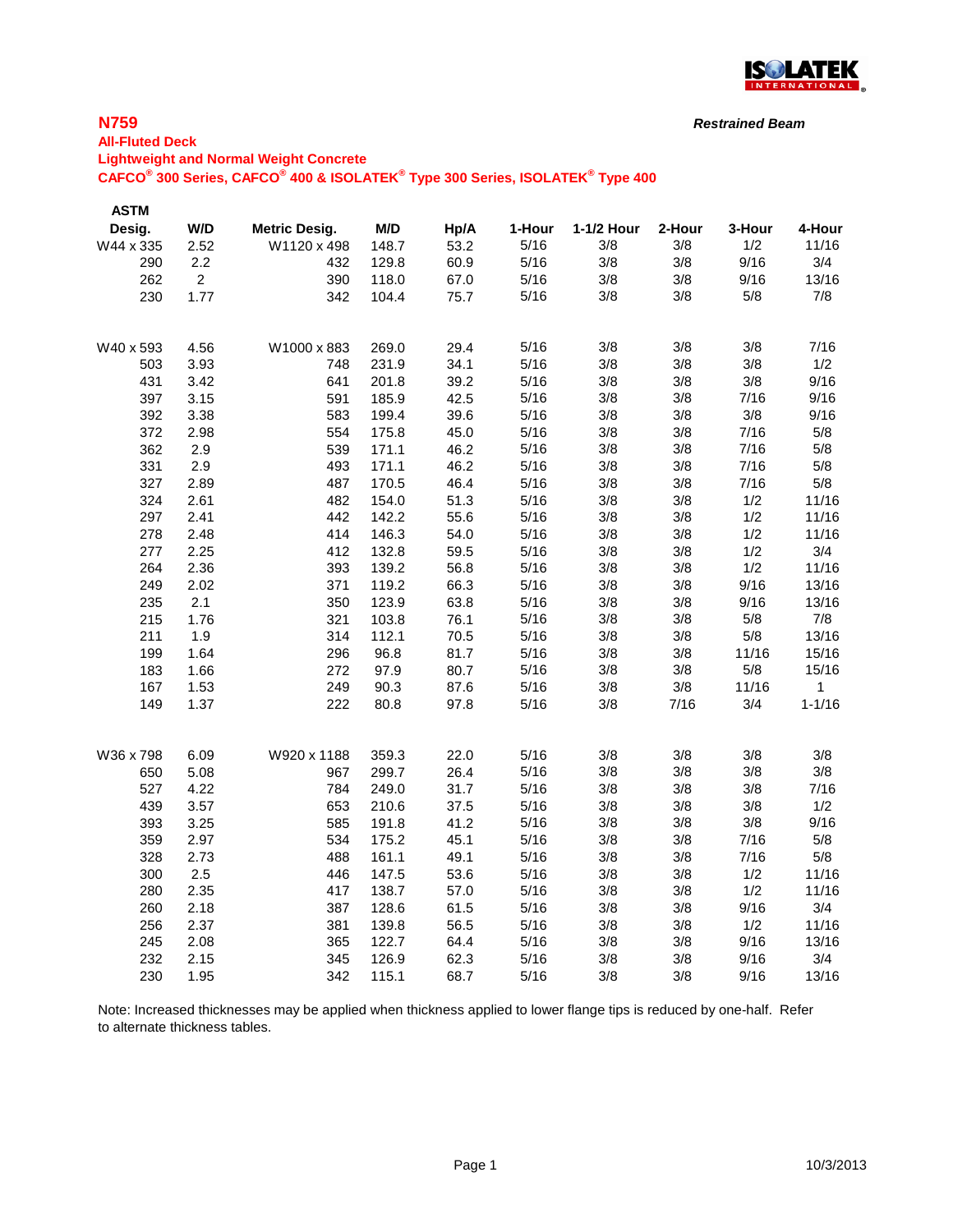

# **N759**

#### **All-Fluted Deck**

**Lightweight and Normal Weight Concrete**

**CAFCO® 300 Series, CAFCO® 400 & ISOLATEK® Type 300 Series, ISOLATEK® Type 400**

| <b>ASTM</b> |      |                      |       |       |        |            |        |        |              |
|-------------|------|----------------------|-------|-------|--------|------------|--------|--------|--------------|
| Desig.      | W/D  | <b>Metric Desig.</b> | M/D   | Hp/A  | 1-Hour | 1-1/2 Hour | 2-Hour | 3-Hour | 4-Hour       |
| W36 x 210   | 1.96 | W920 x 313           | 115.6 | 68.4  | 5/16   | 3/8        | 3/8    | 9/16   | 13/16        |
| 194         | 1.81 | 289                  | 106.8 | 74.0  | 5/16   | 3/8        | 3/8    | 5/8    | 7/8          |
| 182         | 1.72 | 271                  | 101.5 | 77.9  | 5/16   | 3/8        | 3/8    | 5/8    | 7/8          |
| 170         | 1.6  | 253                  | 94.4  | 83.7  | 5/16   | 3/8        | 3/8    | 11/16  | 15/16        |
| 160         | 1.51 | 238                  | 89.1  | 88.7  | 5/16   | 3/8        | 7/16   | 11/16  | $\mathbf{1}$ |
| 150         | 1.43 | 223                  | 84.4  | 93.7  | 5/16   | 3/8        | 7/16   | 3/4    | $\mathbf 1$  |
| 135         | 1.29 | 201                  | 76.1  | 103.9 | 5/16   | 3/8        | 7/16   | 3/4    | $1 - 1/8$    |
| W33 x 387   | 3.31 | W840 x 576           | 195.3 | 40.5  | 5/16   | 3/8        | 3/8    | 3/8    | 9/16         |
| 354         | 3.05 | 527                  | 180.0 | 43.9  | 5/16   | 3/8        | 3/8    | 7/16   | 9/16         |
| 318         | 2.77 | 473                  | 163.4 | 48.4  | 5/16   | 3/8        | 3/8    | 7/16   | 5/8          |
| 291         | 2.55 | 433                  | 150.5 | 52.5  | 5/16   | 3/8        | 3/8    | 1/2    | 11/16        |
| 263         | 2.33 | 392                  | 137.5 | 57.5  | 5/16   | 3/8        | 3/8    | 1/2    | 3/4          |
| 241         | 2.13 | 359                  | 125.7 | 62.9  | 5/16   | 3/8        | 3/8    | 9/16   | 3/4          |
| 221         | 1.97 | 329                  | 116.2 | 68.0  | 5/16   | 3/8        | 3/8    | 9/16   | 13/16        |
| 201         | 1.79 | 299                  | 105.6 | 74.9  | 5/16   | 3/8        | 3/8    | 5/8    | 7/8          |
| 169         | 1.7  | 251                  | 100.3 | 78.8  | 5/16   | 3/8        | 3/8    | 5/8    | 15/16        |
| 152         | 1.53 | 226                  | 90.3  | 87.6  | 5/16   | 3/8        | 3/8    | 11/16  | $\mathbf{1}$ |
| 141         | 1.43 | 210                  | 84.4  | 93.7  | 5/16   | 3/8        | 7/16   | 3/4    | $\mathbf{1}$ |
| 130         | 1.32 | 193                  | 77.9  | 101.5 | 5/16   | 3/8        | 7/16   | 3/4    | $1 - 1/16$   |
| 118         | 1.21 | 176                  | 71.4  | 110.7 | 5/16   | 3/8        | 1/2    | 13/16  | $1 - 1/8$    |
| W30 x 391   | 3.59 | W760 x 582           | 211.8 | 37.3  | 5/16   | 3/8        | 3/8    | 3/8    | 1/2          |
| 357         | 3.31 | 531                  | 195.3 | 40.5  | 5/16   | 3/8        | 3/8    | 3/8    | 9/16         |
| 326         | 3.05 | 484                  | 180.0 | 43.9  | 5/16   | 3/8        | 3/8    | 7/16   | 9/16         |
| 292         | 2.73 | 434                  | 161.1 | 49.1  | 5/16   | 3/8        | 3/8    | 7/16   | 5/8          |
| 261         | 2.46 | 389                  | 145.1 | 54.5  | 5/16   | 3/8        | 3/8    | 1/2    | 11/16        |
| 235         | 2.24 | 350                  | 132.2 | 59.8  | 5/16   | 3/8        | 3/8    | 1/2    | 3/4          |
| 211         | 2.01 | 314                  | 118.6 | 66.7  | 5/16   | 3/8        | 3/8    | 9/16   | 13/16        |
| 191         | 1.85 | 284                  | 109.2 | 72.4  | 5/16   | 3/8        | 3/8    | 5/8    | 7/8          |
| 173         | 1.66 | 257                  | 97.9  | 80.7  | 5/16   | 3/8        | 3/8    | 5/8    | 15/16        |
| 148         | 1.64 | 220                  | 96.8  | 81.7  | 5/16   | 3/8        | 3/8    | 11/16  | 15/16        |
| 132         | 1.47 | 196                  | 86.7  | 91.1  | 5/16   | $3/8$      | 7/16   | 11/16  | $\mathbf{1}$ |
| 124         | 1.39 | 185                  | 82.0  | 96.4  | 5/16   | 3/8        | 7/16   | 3/4    | $1 - 1/16$   |
| 116         | 1.3  | 173                  | 76.7  | 103.1 | 5/16   | 3/8        | 7/16   | 3/4    | $1 - 1/8$    |
| 108         | 1.21 | 161                  | 71.4  | 110.7 | 5/16   | 3/8        | 1/2    | 13/16  | $1 - 1/8$    |
| 99          | 1.12 | 147                  | 66.1  | 119.6 | 5/16   | 3/8        | 1/2    | 7/8    | $1 - 3/16$   |
| 90          | 1.02 | 134                  | 60.2  | 131.4 | 5/16   | 3/8        | 1/2    | 7/8    | $1 - 5/16$   |
| W27 x 539   | 5.08 | W690 x 802           | 299.7 | 26.4  | 5/16   | 3/8        | 3/8    | 3/8    | 3/8          |
| 368         | 3.64 | 548                  | 214.8 | 36.8  | 5/16   | 3/8        | 3/8    | 3/8    | 1/2          |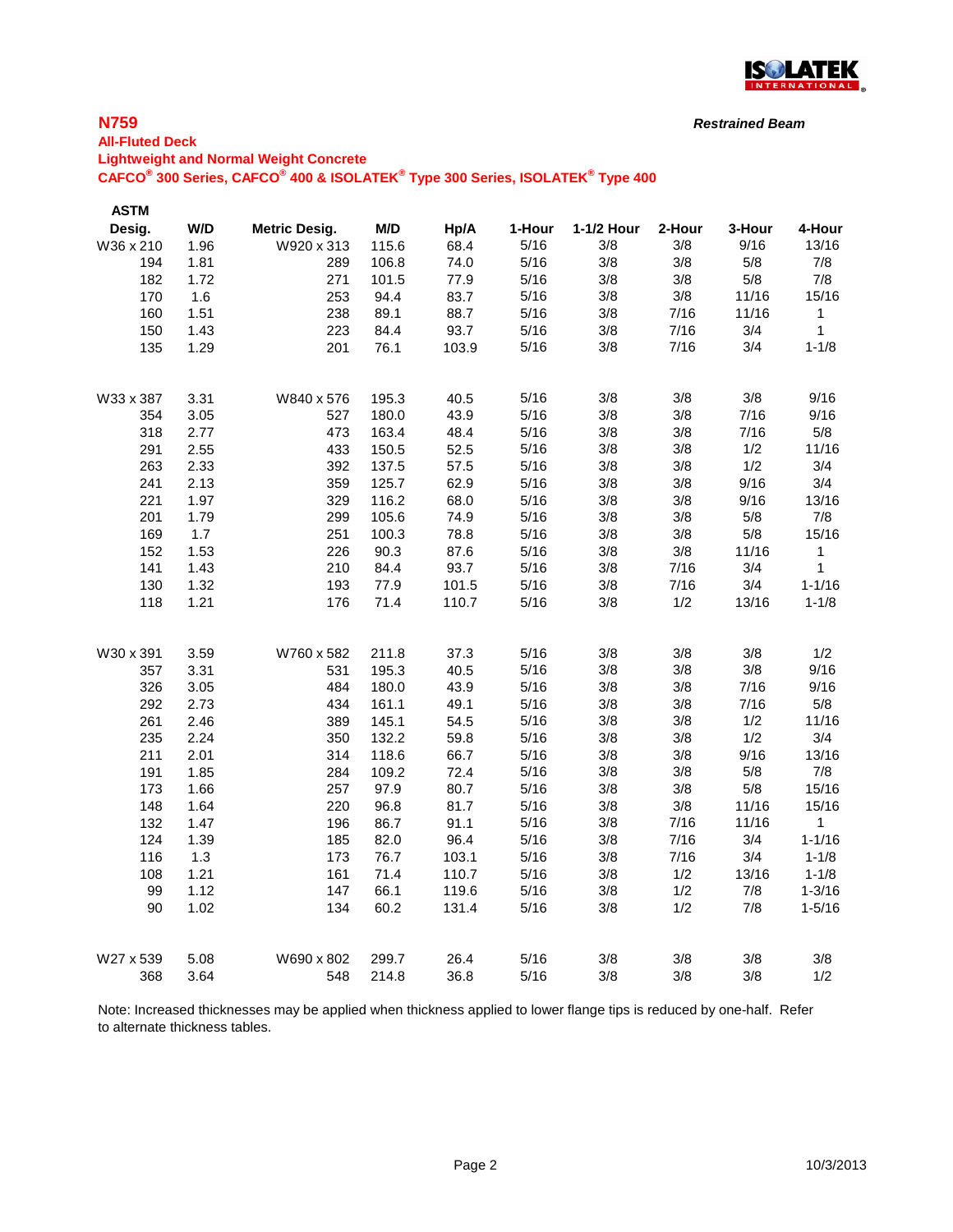

#### *Restrained Beam*

**All-Fluted Deck Lightweight and Normal Weight Concrete**

**CAFCO® 300 Series, CAFCO® 400 & ISOLATEK® Type 300 Series, ISOLATEK® Type 400**

| <b>ASTM</b> |      |                      |       |       |        |            |        |              |            |
|-------------|------|----------------------|-------|-------|--------|------------|--------|--------------|------------|
| Desig.      | W/D  | <b>Metric Desig.</b> | M/D   | Hp/A  | 1-Hour | 1-1/2 Hour | 2-Hour | 3-Hour       | 4-Hour     |
| W27 x 336   | 3.36 | W690 x 500           | 198.2 | 39.9  | 5/16   | 3/8        | 3/8    | 3/8          | 9/16       |
| 307         | 3.11 | 457                  | 183.5 | 43.1  | 5/16   | 3/8        | 3/8    | 7/16         | 9/16       |
| 281         | 2.86 | 418                  | 168.7 | 46.8  | 5/16   | 3/8        | 3/8    | 7/16         | 5/8        |
| 258         | 2.64 | 384                  | 155.8 | 50.8  | 5/16   | 3/8        | 3/8    | 7/16         | 11/16      |
| 235         | 2.43 | 350                  | 143.4 | 55.1  | 5/16   | 3/8        | 3/8    | 1/2          | 11/16      |
| 217         | 2.26 | 323                  | 133.3 | 59.3  | 5/16   | 3/8        | 3/8    | 1/2          | 3/4        |
| 194         | 2.03 | 289                  | 119.8 | 66.0  | 5/16   | 3/8        | 3/8    | 9/16         | 13/16      |
| 178         | 1.87 | 265                  | 110.3 | 71.6  | 5/16   | 3/8        | 3/8    | 5/8          | 7/8        |
| 161         | 1.7  | 240                  | 100.3 | 78.8  | 5/16   | 3/8        | 3/8    | 5/8          | 15/16      |
| 146         | 1.55 | 217                  | 91.5  | 86.4  | 5/16   | 3/8        | 3/8    | 11/16        | 1          |
| 129         | 1.56 | 192                  | 92.0  | 85.9  | 5/16   | 3/8        | 3/8    | 11/16        | 1          |
| 114         | 1.39 | 170                  | 82.0  | 96.4  | 5/16   | 3/8        | 7/16   | 3/4          | $1 - 1/16$ |
| 102         | 1.24 | 152                  | 73.2  | 108.1 | 5/16   | 3/8        | 7/16   | 13/16        | $1 - 1/8$  |
| 94          | 1.15 | 140                  | 67.9  | 116.5 | 5/16   | 3/8        | 1/2    | 13/16        | $1 - 3/16$ |
| 84          | 1.03 | 125                  | 60.8  | 130.1 | 5/16   | 3/8        | 1/2    | 7/8          | $1 - 1/4$  |
| W24 x 370   | 3.98 | W610 x 551           | 234.8 | 33.7  | 5/16   | 3/8        | 3/8    | 3/8          | 1/2        |
| 335         | 3.66 | 498                  | 215.9 | 36.6  | 5/16   | 3/8        | 3/8    | 3/8          | 1/2        |
| 306         | 3.37 | 455                  | 198.8 | 39.8  | 5/16   | 3/8        | 3/8    | 3/8          | 9/16       |
| 279         | 3.11 | 415                  | 183.5 | 43.1  | 5/16   | 3/8        | 3/8    | 7/16         | 9/16       |
| 250         | 2.81 | 372                  | 165.8 | 47.7  | 5/16   | 3/8        | 3/8    | 7/16         | 5/8        |
| 229         | 2.6  | 341                  | 153.4 | 51.5  | 5/16   | 3/8        | 3/8    | 1/2          | 11/16      |
| 207         | 2.36 | 307                  | 139.2 | 56.8  | 5/16   | 3/8        | 3/8    | 1/2          | 11/16      |
| 192         | 2.2  | 285                  | 129.8 | 60.9  | 5/16   | 3/8        | 3/8    | 9/16         | 3/4        |
| 176         | 2.03 | 262                  | 119.8 | 66.0  | 5/16   | 3/8        | 3/8    | 9/16         | 13/16      |
| 162         | 1.88 | 241                  | 110.9 | 71.3  | 5/16   | 3/8        | 3/8    | 5/8          | 7/8        |
| 146         | 1.7  | 217                  | 100.3 | 78.8  | 5/16   | 3/8        | 3/8    | 5/8          | 15/16      |
| 131         | 1.54 | 195                  | 90.9  | 87.0  | 5/16   | 3/8        | $3/8$  | 11/16        | 1          |
| 117         | 1.38 | 174                  | 81.4  | 97.1  | 5/16   | 3/8        | 7/16   | 3/4          | $1 - 1/16$ |
| 104         | 1.24 | 155                  | 73.2  | 108.1 | 5/16   | 3/8        | 7/16   | 13/16        | $1 - 1/8$  |
| 103         | 1.4  | 153                  | 82.6  | 95.7  | 5/16   | 3/8        | 7/16   | 3/4          | $1 - 1/16$ |
| 94          | 1.28 | 140                  | 75.5  | 104.7 | 5/16   | 3/8        | 7/16   | 3/4          | $1 - 1/8$  |
| 84          | 1.15 | 125                  | 67.9  | 116.5 | 5/16   | 3/8        | 1/2    | 13/16        | $1 - 3/16$ |
| 76          | 1.05 | 113                  | 62.0  | 127.6 | 5/16   | 3/8        | 1/2    | 7/8          | $1 - 1/4$  |
| 68          | 0.94 | 101                  | 55.5  | 142.5 | 5/16   | 3/8        | 9/16   | 15/16        | $1 - 3/8$  |
| 62          | 0.93 | 92                   | 54.9  | 144.1 | 5/16   | 3/8        | 9/16   | 15/16        | $1 - 3/8$  |
| 55          | 0.82 | 82                   | 48.4  | 163.4 | 5/16   | 3/8        | 9/16   | $\mathbf{1}$ | $1 - 7/16$ |
| W21 x 201   | 2.5  | W530 x 300           | 147.5 | 53.6  | 5/16   | 3/8        | 3/8    | 1/2          | 11/16      |
| 182         | 2.28 | 272                  | 134.5 | 58.8  | 5/16   | 3/8        | 3/8    | 1/2          | 3/4        |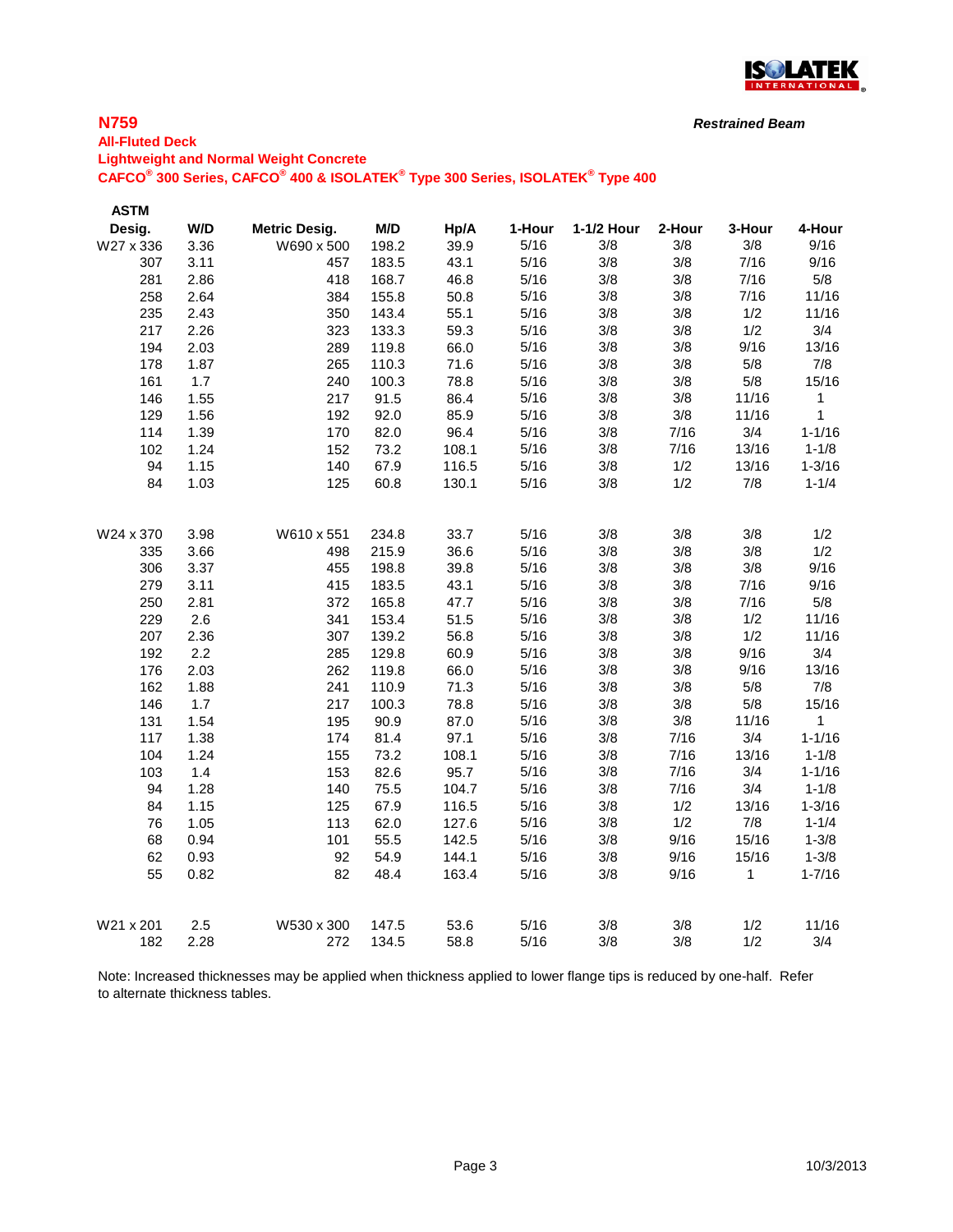

# **N759**

**All-Fluted Deck**

# **Lightweight and Normal Weight Concrete**

**CAFCO® 300 Series, CAFCO® 400 & ISOLATEK® Type 300 Series, ISOLATEK® Type 400**

| <b>ASTM</b> |      |                      |       |       |        |            |        |            |              |
|-------------|------|----------------------|-------|-------|--------|------------|--------|------------|--------------|
| Desig.      | W/D  | <b>Metric Desig.</b> | M/D   | Hp/A  | 1-Hour | 1-1/2 Hour | 2-Hour | 3-Hour     | 4-Hour       |
| W21 x 166   | 2.09 | W530 x 248           | 123.3 | 64.1  | 5/16   | 3/8        | 3/8    | 9/16       | 13/16        |
| 147         | 1.87 | 219                  | 110.3 | 71.6  | 5/16   | 3/8        | 3/8    | 5/8        | 7/8          |
| 132         | 1.68 | 196                  | 99.1  | 79.8  | 5/16   | 3/8        | 3/8    | 5/8        | 15/16        |
| 122         | 1.57 | 182                  | 92.6  | 85.3  | 5/16   | 3/8        | 3/8    | 11/16      | 15/16        |
| 111         | 1.43 | 165                  | 84.4  | 93.7  | 5/16   | 3/8        | 7/16   | 3/4        | $\mathbf{1}$ |
| 101         | 1.3  | 150                  | 76.7  | 103.1 | 5/16   | 3/8        | 7/16   | 3/4        | $1 - 1/8$    |
| 93          | 1.4  | 138                  | 82.6  | 95.7  | 5/16   | 3/8        | 7/16   | 3/4        | $1 - 1/16$   |
| 83          | 1.26 | 123                  | 74.3  | 106.3 | 5/16   | 3/8        | 7/16   | 13/16      | $1 - 1/8$    |
| 73          | 1.11 | 109                  | 65.5  | 120.7 | 5/16   | 3/8        | 1/2    | 7/8        | $1 - 3/16$   |
| 68          | 1.04 | 101                  | 61.4  | 128.8 | 5/16   | 3/8        | 1/2    | 7/8        | $1 - 1/4$    |
| 62          | 0.95 | 92                   | 56.1  | 141.0 | 5/16   | 3/8        | 9/16   | 15/16      | $1 - 5/16$   |
| 57          | 0.95 | 85                   | 56.1  | 141.0 | 5/16   | 3/8        | 9/16   | 15/16      | $1 - 5/16$   |
| 55          | 0.85 | 82                   | 50.2  | 157.6 | 5/16   | 3/8        | 9/16   | 1          | $1 - 7/16$   |
| 50          | 0.83 | 74                   | 49.0  | 161.4 | 5/16   | 3/8        | 9/16   | 1          | $1 - 7/16$   |
| 48          | 0.75 | 72                   | 44.3  | 178.6 | 3/8    | 7/16       | 5/8    | $1 - 1/16$ | $1 - 9/16$   |
| 44          | 0.74 | 66                   | 43.7  | 181.1 | 3/8    | 7/16       | 5/8    | $1 - 1/16$ | $1 - 9/16$   |
|             |      |                      |       |       |        |            |        |            |              |
| W18 x 175   | 2.46 | W460 x 260           | 145.1 | 54.5  | 5/16   | 3/8        | 3/8    | 1/2        | 11/16        |
| 158         | 2.24 | 235                  | 132.2 | 59.8  | 5/16   | 3/8        | 3/8    | 1/2        | 3/4          |
| 143         | 2.05 | 213                  | 121.0 | 65.4  | 5/16   | 3/8        | 3/8    | 9/16       | 13/16        |
| 130         | 1.88 | 193                  | 110.9 | 71.3  | 5/16   | 3/8        | 3/8    | 5/8        | 7/8          |
| 119         | 1.72 | 177                  | 101.5 | 77.9  | 5/16   | 3/8        | 3/8    | 5/8        | 7/8          |
| 106         | 1.55 | 158                  | 91.5  | 86.4  | 5/16   | 3/8        | 3/8    | 11/16      | $\mathbf 1$  |
| 97          | 1.42 | 144                  | 83.8  | 94.4  | 5/16   | 3/8        | 7/16   | 3/4        | $1 - 1/16$   |
| 86          | 1.27 | 128                  | 74.9  | 105.5 | 5/16   | 3/8        | 7/16   | 13/16      | $1 - 1/8$    |
| 76          | 1.13 | 113                  | 66.7  | 118.6 | 5/16   | 3/8        | 1/2    | 7/8        | $1 - 3/16$   |
| 71          | 1.22 | 106                  | 72.0  | 109.8 | 5/16   | 3/8        | 7/16   | 13/16      | $1 - 1/8$    |
| 65          | 1.13 | 97                   | 66.7  | 118.6 | 5/16   | 3/8        | 1/2    | 7/8        | $1 - 3/16$   |
| 60          | 1.04 | 89                   | 61.4  | 128.8 | 5/16   | 3/8        | 1/2    | 7/8        | $1 - 1/4$    |
| 55          | 0.96 | 82                   | 56.6  | 139.6 | 5/16   | 3/8        | 9/16   | 15/16      | $1 - 5/16$   |
| 50          | 0.88 | 74                   | 51.9  | 152.3 | 5/16   | 3/8        | 9/16   | 1          | $1 - 3/8$    |
| 46          | 0.87 | 68                   | 51.3  | 154.0 | 5/16   | 3/8        | 9/16   | 1          | $1 - 7/16$   |
| 40          | 0.76 | 60                   | 44.8  | 176.3 | 3/8    | 7/16       | 5/8    | $1 - 1/16$ | $1 - 1/2$    |
| 35          | 0.67 | 52                   | 39.5  | 200.0 | 3/8    | 7/16       | 5/8    | $1 - 1/8$  | $1 - 5/8$    |
|             |      |                      |       |       |        |            |        |            |              |
| W16 x 100   | 1.59 | W410 x 149           | 93.8  | 84.3  | 5/16   | 3/8        | 3/8    | 11/16      | 15/16        |
| 89          | 1.43 | 132                  | 84.4  | 93.7  | 5/16   | 3/8        | 7/16   | 3/4        | $\mathbf{1}$ |
| $77$        | 1.25 | 114                  | 73.8  | 107.2 | 5/16   | 3/8        | 7/16   | 13/16      | $1 - 1/8$    |
| 67          | 1.09 | 100                  | 64.3  | 122.9 | 5/16   | 3/8        | 1/2    | 7/8        | $1 - 1/4$    |
| 57          | 1.09 | 85                   | 64.3  | 122.9 | 5/16   | 3/8        | 1/2    | 7/8        | $1 - 1/4$    |
| 50          | 0.96 | 74                   | 56.6  | 139.6 | 5/16   | 3/8        | 9/16   | 15/16      | $1 - 5/16$   |
| 45          | 0.87 | 67                   | 51.3  | 154.0 | 5/16   | 3/8        | 9/16   | 1          | $1 - 7/16$   |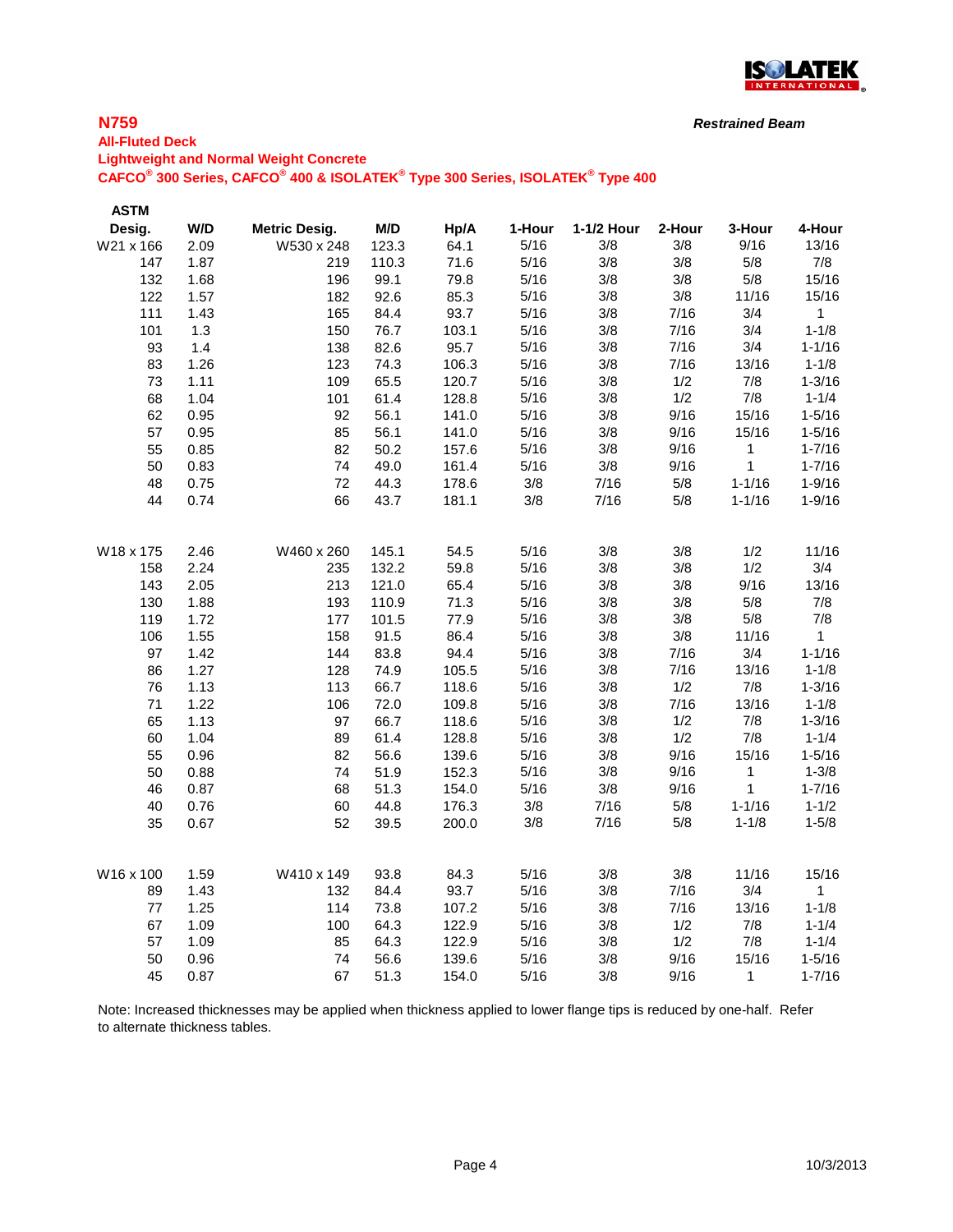

# **N759**

#### **All-Fluted Deck**

**Lightweight and Normal Weight Concrete**

**CAFCO® 300 Series, CAFCO® 400 & ISOLATEK® Type 300 Series, ISOLATEK® Type 400**

| <b>ASTM</b> |              |                      |                |              |              |            |            |              |              |
|-------------|--------------|----------------------|----------------|--------------|--------------|------------|------------|--------------|--------------|
| Desig.      | W/D          | <b>Metric Desig.</b> | M/D            | Hp/A         | 1-Hour       | 1-1/2 Hour | 2-Hour     | 3-Hour       | 4-Hour       |
| W16 x 40    | 0.78         | W410 x 60            | 46.0           | 171.8        | 3/8          | 7/16       | 5/8        | $1 - 1/16$   | $1 - 1/2$    |
| 36          | 0.7          | 53                   | 41.3           | 191.4        | 3/8          | 7/16       | 5/8        | $1 - 1/8$    | $1 - 9/16$   |
| 31          | 0.66         | 46                   | 38.9           | 203.0        | 3/8          | 7/16       | 11/16      | $1 - 1/8$    | $1 - 5/8$    |
| 26          | 0.55         | 39                   | 32.5           | 243.6        | 7/16         | 1/2        | 3/4        | $1 - 1/4$    | $1 - 13/16$  |
| W14 x 808   | 8.75         | W360 x 1202          | 516.3          | 15.3         | 5/16         | 3/8        | 3/8        | 3/8          | 3/8          |
| 730         | 8.08         | 1086                 | 476.7          | 16.6         | 5/16         | 3/8        | 3/8        | 3/8          | 3/8          |
| 665         | 7.49         | 990                  | 441.9          | 17.9         | 5/16         | 3/8        | 3/8        | 3/8          | 3/8          |
| 605         | 6.96         | 900                  | 410.6          | 19.3         | 5/16         | 3/8        | 3/8        | 3/8          | 3/8          |
| 550         | 6.43         | 818                  | 379.4          | 20.8         | 5/16         | 3/8        | 3/8        | 3/8          | 3/8          |
| 500         | 5.95         | 744                  | 351.1          | 22.5         | 5/16         | 3/8        | 3/8        | 3/8          | 3/8          |
| 455         | 5.53         | 677                  | 326.3          | 24.2         | 5/16         | 3/8        | 3/8        | 3/8          | 3/8          |
| 426         | 5.21         | 634                  | 307.4          | 25.7         | 5/16         | 3/8        | 3/8        | 3/8          | 3/8          |
| 398         | 4.93         | 592                  | 290.9          | 27.2         | 5/16         | 3/8        | 3/8        | 3/8          | 3/8          |
| 370         | 4.63         | 551                  | 273.2          | 28.9         | 5/16         | 3/8        | 3/8        | 3/8          | 7/16         |
| 342         | 4.32         | 509                  | 254.9          | 31.0         | 5/16         | 3/8        | 3/8        | 3/8          | 7/16         |
| 311         | 3.98         | 463                  | 234.8          | 33.7         | 5/16         | 3/8        | 3/8        | 3/8          | 1/2          |
| 283         | 3.66         | 421                  | 215.9          | 36.6         | 5/16         | 3/8        | 3/8        | 3/8          | 1/2          |
| 257         | 3.36         | 382                  | 198.2          | 39.9         | 5/16         | 3/8        | 3/8        | 3/8          | 9/16         |
| 233         | 3.08         | 347                  | 181.7          | 43.5         | 5/16         | 3/8        | 3/8        | 7/16         | 9/16         |
| 211         | 2.81         | 314                  | 165.8          | 47.7         | 5/16         | 3/8        | 3/8        | 7/16         | 5/8          |
| 193         | 2.6          | 287                  | 153.4          | 51.5         | 5/16         | 3/8        | 3/8        | 1/2          | 11/16        |
| 176         | 2.38         | 262                  | 140.4          | 56.3         | 5/16         | 3/8        | 3/8        | 1/2          | 11/16        |
| 159         | 2.16         | 237                  | 127.4          | 62.0         | 5/16<br>5/16 | 3/8<br>3/8 | 3/8        | 9/16         | 3/4<br>13/16 |
| 145         | 1.99         | 216<br>196           | 117.4          | 67.3         |              | 3/8        | 3/8        | 9/16         | 7/8          |
| 132<br>120  | 1.89<br>1.71 | 179                  | 111.5<br>100.9 | 70.9<br>78.4 | 5/16<br>5/16 | 3/8        | 3/8        | 5/8<br>5/8   | 15/16        |
|             | 1.57         | 162                  |                |              | 5/16         | 3/8        | 3/8<br>3/8 | 11/16        | 15/16        |
| 109<br>99   | 1.43         | 147                  | 92.6<br>84.4   | 85.3<br>93.7 | 5/16         | 3/8        | 7/16       | 3/4          | $\mathbf{1}$ |
| 90          | 1.31         | 134                  | 77.3           | 102.3        | 5/16         | 3/8        | 7/16       | 3/4          | $1 - 1/16$   |
| 82          | 1.45         | 122                  | 85.6           | 92.4         | 5/16         | 3/8        | 7/16       | 3/4          | $\mathbf{1}$ |
| 74          | 1.32         | 110                  | 77.9           | 101.5        | 5/16         | 3/8        | 7/16       | 3/4          | $1 - 1/16$   |
| 68          | 1.22         | 101                  | 72.0           | 109.8        | 5/16         | 3/8        | 7/16       | 13/16        | $1 - 1/8$    |
| 61          | 1.1          | 91                   | 64.9           | 121.8        | 5/16         | 3/8        | 1/2        | 7/8          | $1 - 1/4$    |
| 53          | 1.06         | 79                   | 62.5           | 126.4        | 5/16         | 3/8        | 1/2        | 7/8          | $1 - 1/4$    |
| 48          | 0.97         | 72                   | 57.2           | 138.1        | 5/16         | 3/8        | 9/16       | 15/16        | $1 - 5/16$   |
| 43          | 0.87         | 64                   | 51.3           | 154.0        | 5/16         | 3/8        | 9/16       | $\mathbf{1}$ | $1 - 7/16$   |
| 38          | 0.8          | 57                   | 47.2           | 167.5        | 3/8          | 7/16       | 5/8        | $1 - 1/16$   | $1 - 1/2$    |
| 34          | 0.72         | 51                   | 42.5           | 186.1        | 3/8          | 7/16       | 5/8        | $1 - 1/8$    | $1 - 9/16$   |
| 30          | 0.64         | 45                   | 37.8           | 209.3        | 3/8          | 7/16       | 11/16      | $1 - 3/16$   | $1 - 11/16$  |
| 26          | 0.62         | 39                   | 36.6           | 216.1        | 3/8          | 7/16       | 11/16      | $1 - 3/16$   | $1 - 11/16$  |
| 22          | 0.53         | 33                   | 31.3           | 252.8        | 7/16         | 1/2        | 3/4        | $1 - 1/4$    | $1 - 13/16$  |
|             |              |                      |                |              |              |            |            |              |              |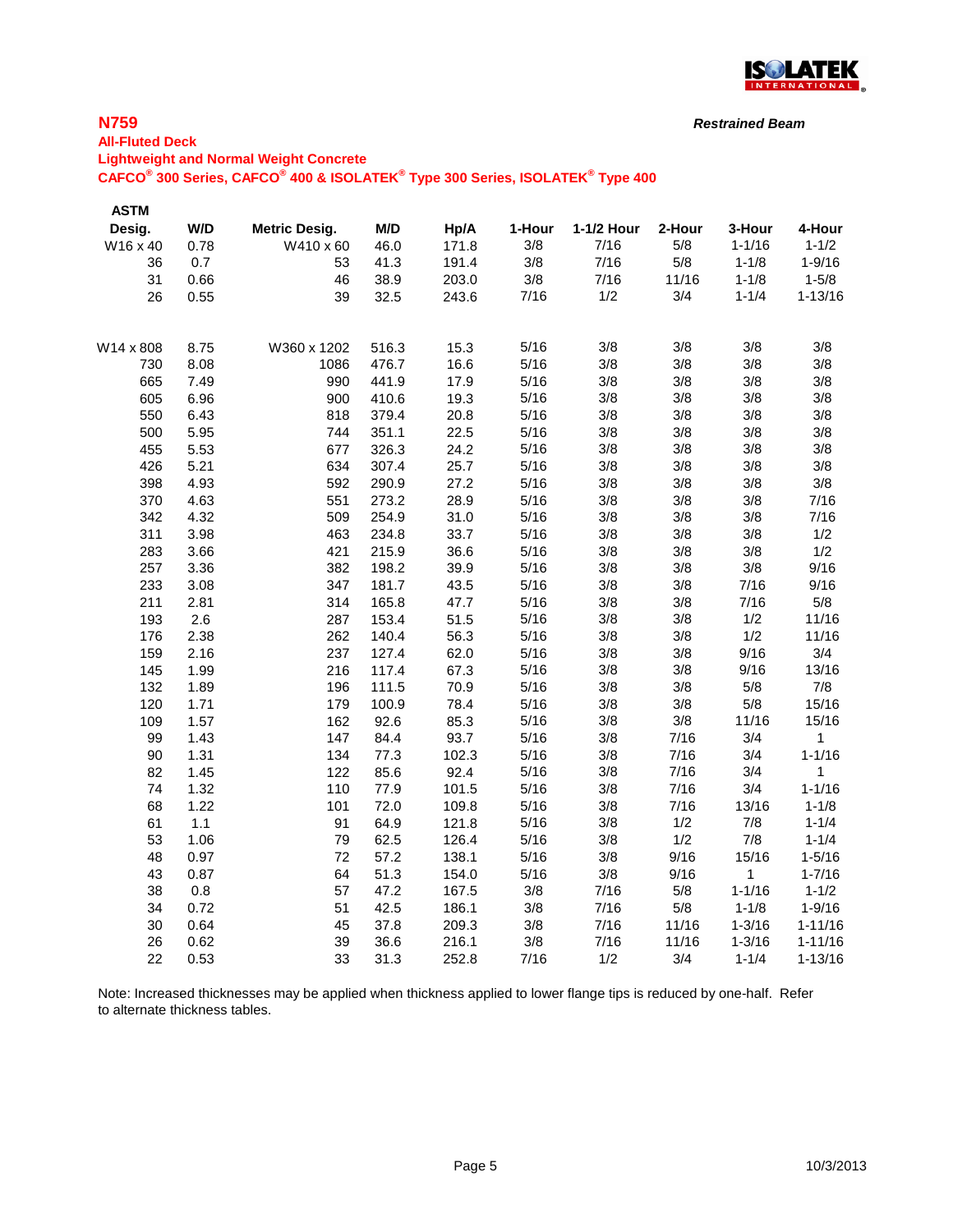

#### **N759**

**ASTM** 

# **All-Fluted Deck Lightweight and Normal Weight Concrete CAFCO® 300 Series, CAFCO® 400 & ISOLATEK® Type 300 Series, ISOLATEK® Type 400**

**Desig. W/D Metric Desig. M/D Hp/A 1-Hour 1-1/2 Hour 2-Hour 3-Hour 4-Hour** W12 x 336 4.85 W310 x 500 286.2 27.6 5/16 3/8 3/8 3/8 3/8 4.49 454 264.9 29.8 5/16 3/8 3/8 3/8 7/16 4.19 415 247.2 32.0 5/16 3/8 3/8 3/8 7/16 3.84 375 226.6 34.9 5/16 3/8 3/8 3/8 1/2 3.55 342 209.5 37.7 5/16 3/8 3/8 3/8 1/2 3.27 313 192.9 41.0 5/16 3/8 3/8 3/8 9/16 3 283 177.0 44.7 5/16 3/8 3/8 7/16 5/8 2.72 253 160.5 49.3 5/16 3/8 3/8 7/16 5/8 2.45 225 144.6 54.7 5/16 3/8 3/8 1/2 11/16 2.23 202 131.6 60.1 5/16 3/8 3/8 1/2 3/4 1.99 179 117.4 67.3 5/16 3/8 3/8 9/16 13/16 1.77 158 104.4 75.7 5/16 3/8 3/8 5/8 7/8 1.61 143 95.0 83.2 5/16 3/8 3/8 11/16 15/16 1.47 129 86.7 91.1 5/16 3/8 7/16 11/16 1 1.34 117 79.1 100.0 5/16 3/8 7/16 3/4 1-1/16 1.23 107 72.6 108.9 5/16 3/8 7/16 13/16 1-1/8 1.11 97 65.5 120.7 5/16 3/8 1/2 7/8 1-3/16 1.1 86 64.9 121.8 5/16 3/8 1/2 7/8 1-1/4 1.02 79 60.2 131.4 5/16 3/8 1/2 7/8 1-5/16 1.06 74 62.5 126.4 5/16 3/8 1/2 7/8 1-1/4 0.97 67 57.2 138.1 5/16 3/8 9/16 15/16 1-5/16 0.86 60 50.7 155.8 5/16 3/8 9/16 1 1-7/16 0.81 52 47.8 165.4 5/16 3/8 9/16 1 1-7/16 0.69 45 40.7 194.2 3/8 7/16 5/8 1-1/8 1-5/8 0.61 39 36.0 219.6 3/8 7/16 11/16 1-3/16 1-11/16 0.62 33 36.6 216.1 3/8 7/16 11/16 1-3/16 1-11/16 0.54 28 31.9 248.1 7/16 1/2 3/4 1-1/4 1-13/16 0.45 24 26.6 297.7 7/16 9/16 13/16 1-3/8 1-15/16 0.4 21 23.6 335.0 1/2 9/16 13/16 1-7/16 2-1/16 W10 x 112 2.17 W250 x 167 128.0 61.7 5/16 3/8 3/8 9/16 3/4 1.97 149 116.2 68.0 5/16 3/8 3/8 9/16 13/16 1.74 131 102.7 77.0 5/16 3/8 3/8 5/8 7/8 1.54 115 90.9 87.0 5/16 3/8 3/8 11/16 1 1.38 101 81.4 97.1 5/16 3/8 7/16 3/4 1-1/16 1.22 89 72.0 109.8 5/16 3/8 7/16 13/16 1-1/8 1.11 80 65.5 120.7 5/16 3/8 1/2 7/8 1-3/16 1.01 73 59.6 132.7 5/16 3/8 1/2 15/16 1-5/16 1.06 67 62.5 126.4 5/16 3/8 1/2 7/8 1-1/4 0.92 58 54.3 145.6 5/16 3/8 9/16 15/16 1-3/8 0.78 49 46.0 171.8 3/8 7/16 5/8 1-1/16 1-1/2 0.8 45 47.2 167.5 3/8 7/16 5/8 1-1/16 1-1/2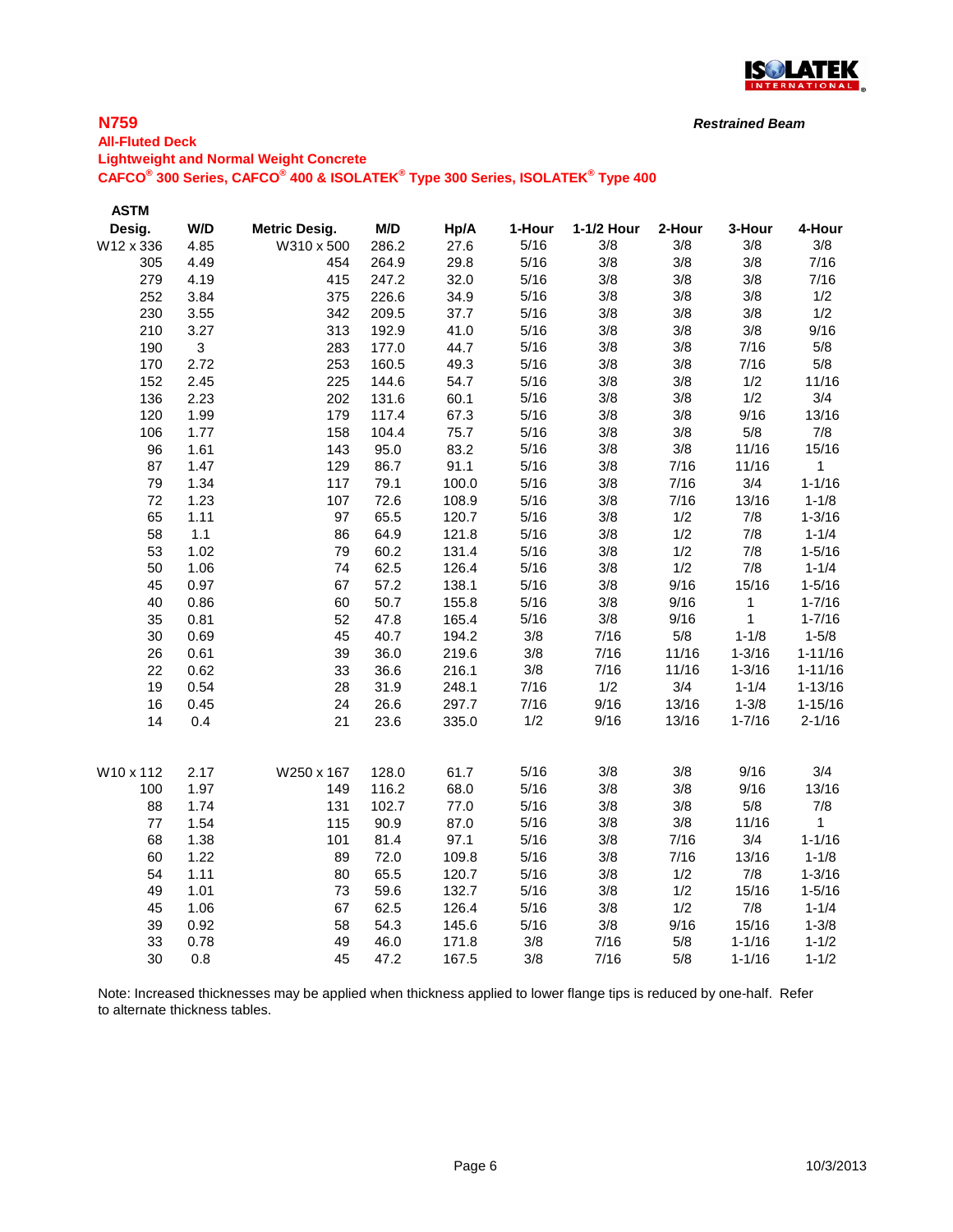

#### *Restrained Beam*

## **All-Fluted Deck Lightweight and Normal Weight Concrete CAFCO® 300 Series, CAFCO® 400 & ISOLATEK® Type 300 Series, ISOLATEK® Type 400**

| <b>ASTM</b>      |      |                      |      |       |        |            |        |              |              |
|------------------|------|----------------------|------|-------|--------|------------|--------|--------------|--------------|
| Desig.           | W/D  | <b>Metric Desig.</b> | M/D  | Hp/A  | 1-Hour | 1-1/2 Hour | 2-Hour | 3-Hour       | 4-Hour       |
| W10 x 26         | 0.7  | W10 x 39             | 41.3 | 191.4 | 3/8    | 7/16       | 5/8    | $1 - 1/8$    | $1 - 9/16$   |
| 22               | 0.6  | 33                   | 35.4 | 223.3 | 3/8    | 1/2        | 11/16  | $1 - 3/16$   | $1 - 3/4$    |
| 19               | 0.6  | 28                   | 35.4 | 223.3 | 3/8    | 1/2        | 11/16  | $1 - 3/16$   | $1 - 3/4$    |
| 17               | 0.54 | 25                   | 31.9 | 248.1 | 7/16   | 1/2        | 3/4    | $1 - 1/4$    | $1 - 13/16$  |
| 15               | 0.48 | 22                   | 28.3 | 279.1 | 7/16   | 1/2        | 3/4    | $1 - 5/16$   | $1 - 15/16$  |
| 12               | 0.39 | 18                   | 23.0 | 343.5 | 1/2    | 9/16       | 13/16  | $1 - 7/16$   | $2 - 1/16$   |
| W8 x 67          | 1.65 | W200 x 100           | 97.4 | 81.2  | 5/16   | 3/8        | 3/8    | 11/16        | 15/16        |
| 58               | 1.44 | 86                   | 85.0 | 93.0  | 5/16   | 3/8        | 7/16   | 3/4          | $\mathbf{1}$ |
| 48               | 1.21 | 71                   | 71.4 | 110.7 | 5/16   | 3/8        | 1/2    | 13/16        | $1 - 1/8$    |
| 40               | 1.03 | 59                   | 60.8 | 130.1 | 5/16   | 3/8        | 1/2    | 7/8          | $1 - 1/4$    |
| 35               | 0.9  | 52                   | 53.1 | 148.9 | 5/16   | 3/8        | 9/16   | 1            | $1 - 3/8$    |
| 31               | 0.8  | 46                   | 47.2 | 167.5 | 3/8    | 7/16       | 5/8    | $1 - 1/16$   | $1 - 1/2$    |
| 28               | 0.81 | 42                   | 47.8 | 165.4 | 5/16   | 3/8        | 9/16   | 1            | $1 - 7/16$   |
| 24               | 0.7  | 36                   | 41.3 | 191.4 | 3/8    | 7/16       | 5/8    | $1 - 1/8$    | $1 - 9/16$   |
| 21               | 0.67 | 31                   | 39.5 | 200.0 | 3/8    | 7/16       | 5/8    | $1 - 1/8$    | $1 - 5/8$    |
| 18               | 0.58 | 27                   | 34.2 | 231.0 | 3/8    | 1/2        | 11/16  | $1 - 1/4$    | $1 - 3/4$    |
| 15               | 0.55 | 22                   | 32.5 | 243.6 | 7/16   | 1/2        | 3/4    | $1 - 1/4$    | $1 - 13/16$  |
| 13               | 0.48 | 19                   | 28.3 | 279.1 | 7/16   | 1/2        | 3/4    | $1 - 5/16$   | $1 - 15/16$  |
| 10               | 0.37 | 15                   | 21.8 | 362.1 | 1/2    | 9/16       | 7/8    | $1 - 1/2$    | $2 - 1/8$    |
| W6 x 25          | 0.83 | W150 x 37            | 49.0 | 161.4 | 5/16   | 3/8        | 9/16   | $\mathbf{1}$ | $1 - 7/16$   |
| 20               | 0.67 | 30                   | 39.5 | 200.0 | 3/8    | 7/16       | 5/8    | $1 - 1/8$    | $1 - 5/8$    |
| 16               | 0.68 | 24                   | 40.1 | 197.0 | 3/8    | 7/16       | 5/8    | $1 - 1/8$    | $1 - 5/8$    |
| 15               | 0.52 | 22                   | 30.7 | 257.7 | 7/16   | 1/2        | 3/4    | $1 - 5/16$   | $1 - 13/16$  |
| 12               | 0.52 | 18                   | 30.7 | 257.7 | 7/16   | 1/2        | 3/4    | $1 - 5/16$   | $1 - 13/16$  |
| $\boldsymbol{9}$ | 0.39 | 14                   | 23.0 | 343.5 | 1/2    | 9/16       | 13/16  | $1 - 7/16$   | $2 - 1/16$   |
| 8.5              | 0.37 | 13                   | 21.8 | 362.1 | 1/2    | 9/16       | 7/8    | $1 - 1/2$    | $2 - 1/8$    |
| W5 x 19          | 0.77 | W130 x 28            | 45.4 | 174.0 | 3/8    | 7/16       | 5/8    | $1 - 1/16$   | $1 - 1/2$    |
| 16               | 0.66 | 24                   | 38.9 | 203.0 | 3/8    | 7/16       | 11/16  | $1 - 1/8$    | $1 - 5/8$    |
| W4 x 13          | 0.67 | W100 x 19            | 39.5 | 200.0 | 3/8    | 7/16       | 5/8    | $1 - 1/8$    | $1 - 5/8$    |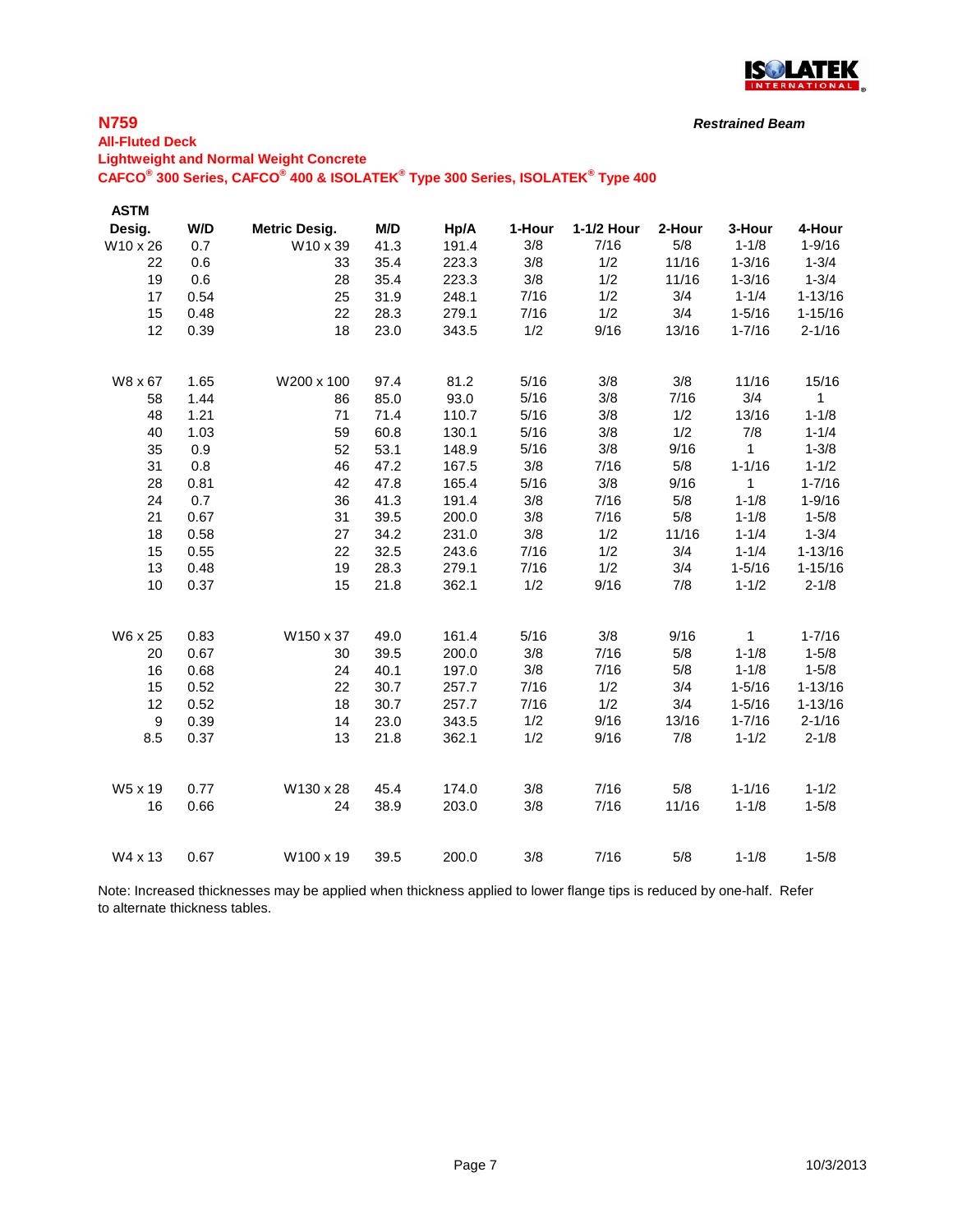

#### *Restrained Beam*

#### **All-Fluted Deck Lightweight and Normal Weight Concrete CAFCO® 300 Series, CAFCO® 400 & ISOLATEK® Type 300 Series, ISOLATEK® Type 400**

| <b>ASTM</b> |                |                      |       |      |      |                       |
|-------------|----------------|----------------------|-------|------|------|-----------------------|
| Desig.      | W/D            | <b>Metric Desig.</b> | M/D   | Hp/A |      | 2-1/2 Hour 3-1/2 Hour |
| W44 x 335   | 2.52           | W1120 x 498          | 148.7 | 53.2 | 3/8  | 9/16                  |
| 290         | 2.2            | 432                  | 129.8 | 60.9 | 7/16 | 5/8                   |
| 262         | $\overline{2}$ | 390                  | 118.0 | 67.0 | 1/2  | 11/16                 |
| 230         | 1.77           | 342                  | 104.4 | 75.7 | 1/2  | 3/4                   |
|             |                |                      |       |      |      |                       |
| W40 x 593   | 4.56           | W1000 x 883          | 269.0 | 29.4 | 3/8  | 3/8                   |
| 503         | 3.93           | 748                  | 231.9 | 34.1 | 3/8  | 3/8                   |
| 431         | 3.42           | 641                  | 201.8 | 39.2 | 3/8  | 7/16                  |
| 397         | 3.15           | 591                  | 185.9 | 42.5 | 3/8  | 1/2                   |
| 392         | 3.38           | 583                  | 199.4 | 39.6 | 3/8  | 7/16                  |
| 372         | 2.98           | 554                  | 175.8 | 45.0 | 3/8  | 1/2                   |
| 362         | 2.9            | 539                  | 171.1 | 46.2 | 3/8  | 1/2                   |
| 331         | 2.9            | 493                  | 171.1 | 46.2 | 3/8  | 1/2                   |
| 327         | 2.89           | 487                  | 170.5 | 46.4 | 3/8  | 1/2                   |
| 324         | 2.61           | 482                  | 154.0 | 51.3 | 3/8  | 9/16                  |
| 297         | 2.41           | 442                  | 142.2 | 55.6 | 7/16 | 9/16                  |
| 278         | 2.48           | 414                  | 146.3 | 54.0 | 3/8  | 9/16                  |
| 277         | 2.25           | 412                  | 132.8 | 59.5 | 7/16 | 5/8                   |
| 264         | 2.36           | 393                  | 139.2 | 56.8 | 7/16 | 5/8                   |
| 249         | 2.02           | 371                  | 119.2 | 66.3 | 7/16 | 11/16                 |
| 235         | 2.1            | 350                  | 123.9 | 63.8 | 7/16 | 5/8                   |
| 215         | 1.76           | 321                  | 103.8 | 76.1 | 1/2  | 3/4                   |
| 211         | 1.9            | 314                  | 112.1 | 70.5 | 1/2  | 11/16                 |
| 199         | 1.64           | 296                  | 96.8  | 81.7 | 9/16 | 3/4                   |
| 183         | 1.66           | 272                  | 97.9  | 80.7 | 9/16 | 3/4                   |
| 167         | 1.53           | 249                  | 90.3  | 87.6 | 9/16 | 13/16                 |
| 149         | 1.37           | 222                  | 80.8  | 97.8 | 5/8  | 7/8                   |
|             |                |                      |       |      |      |                       |
| W36 x 798   | 6.09           | W920 x 1188          | 359.3 | 22.0 | 3/8  | 3/8                   |
| 650         | 5.08           | 967                  | 299.7 | 26.4 | 3/8  | 3/8                   |
| 527         | 4.22           | 784                  | 249.0 | 31.7 | 3/8  | 3/8                   |
| 439         | 3.57           | 653                  | 210.6 | 37.5 | 3/8  | 7/16                  |
| 393         | 3.25           | 585                  | 191.8 | 41.2 | 3/8  | 7/16                  |
| 359         | 2.97           | 534                  | 175.2 | 45.1 | 3/8  | 1/2                   |
| 328         | 2.73           | 488                  | 161.1 | 49.1 | 3/8  | 9/16                  |
| 300         | 2.5            | 446                  | 147.5 | 53.6 | 3/8  | 9/16                  |
| 280         | 2.35           | 417                  | 138.7 | 57.0 | 7/16 | 5/8                   |
| 260         | 2.18           | 387                  | 128.6 | 61.5 | 7/16 | 5/8                   |
| 256         | 2.37           | 381                  | 139.8 | 56.5 | 7/16 | 5/8                   |
| 245         | 2.08           | 365                  | 122.7 | 64.4 | 7/16 | 5/8                   |
| 232         | 2.15           | 345                  | 126.9 | 62.3 | 7/16 | 5/8                   |
| 230         | 1.95           | 342                  | 115.1 | 68.7 | 1/2  | 11/16                 |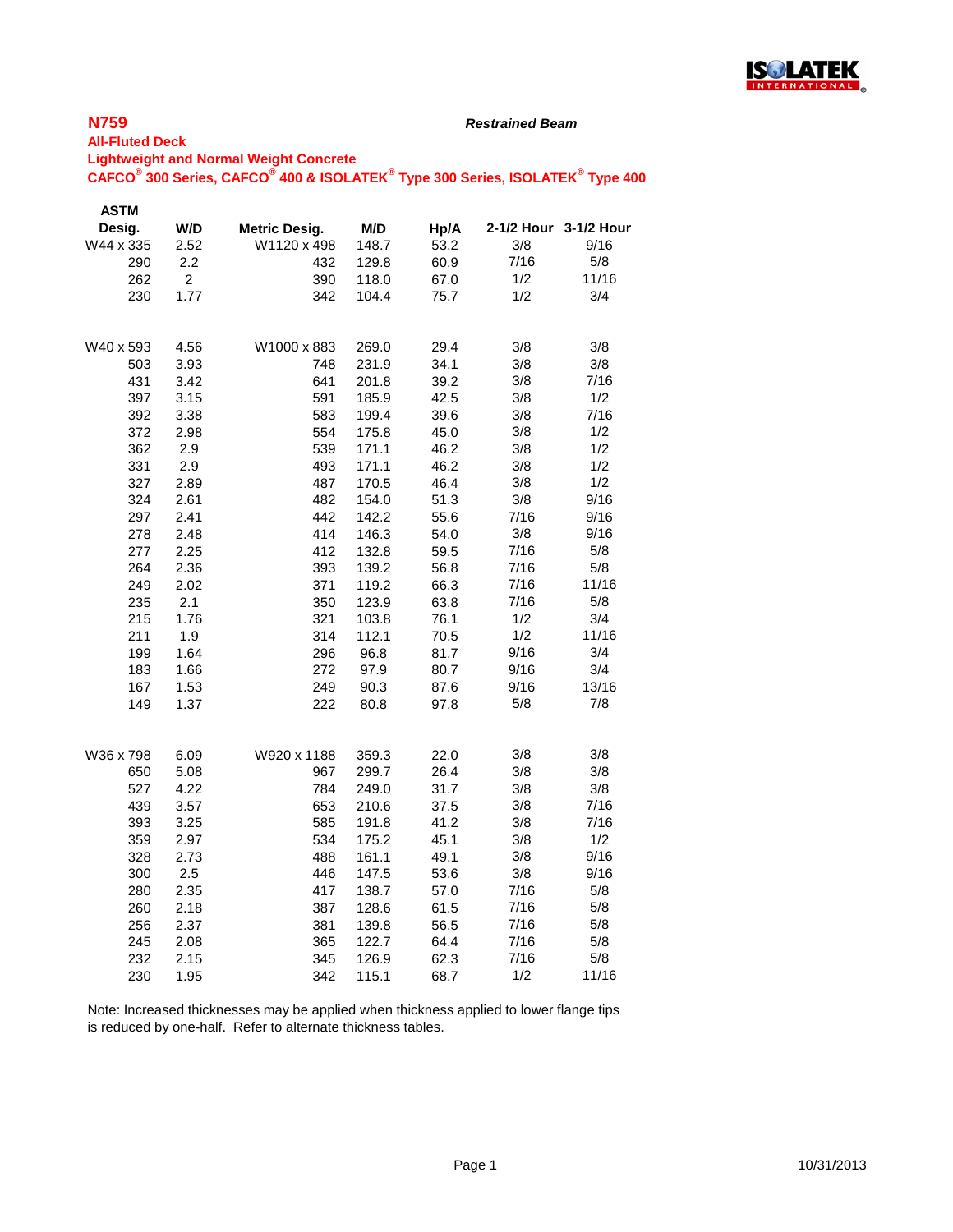

#### *Restrained Beam*

#### **All-Fluted Deck Lightweight and Normal Weight Concrete**

**CAFCO® 300 Series, CAFCO® 400 & ISOLATEK® Type 300 Series, ISOLATEK® Type 400**

| <b>ASTM</b> |      |                      |       |       |       |                       |
|-------------|------|----------------------|-------|-------|-------|-----------------------|
| Desig.      | W/D  | <b>Metric Desig.</b> | M/D   | Hp/A  |       | 2-1/2 Hour 3-1/2 Hour |
| W36 x 210   | 1.96 | W920 x 313           | 115.6 | 68.4  | 1/2   | 11/16                 |
| 194         | 1.81 | 289                  | 106.8 | 74.0  | 1/2   | 3/4                   |
| 182         | 1.72 | 271                  | 101.5 | 77.9  | 1/2   | 3/4                   |
| 170         | 1.6  | 253                  | 94.4  | 83.7  | 9/16  | 13/16                 |
| 160         | 1.51 | 238                  | 89.1  | 88.7  | 9/16  | 13/16                 |
| 150         | 1.43 | 223                  | 84.4  | 93.7  | 5/8   | 7/8                   |
| 135         | 1.29 | 201                  | 76.1  | 103.9 | $5/8$ | 15/16                 |
|             |      |                      |       |       |       |                       |
| W33 x 387   | 3.31 | W840 x 576           | 195.3 | 40.5  | 3/8   | 7/16                  |
| 354         | 3.05 | 527                  | 180.0 | 43.9  | 3/8   | 1/2                   |
| 318         | 2.77 | 473                  | 163.4 | 48.4  | 3/8   | 1/2                   |
| 291         | 2.55 | 433                  | 150.5 | 52.5  | 3/8   | 9/16                  |
| 263         | 2.33 | 392                  | 137.5 | 57.5  | 7/16  | 5/8                   |
| 241         | 2.13 | 359                  | 125.7 | 62.9  | 7/16  | 5/8                   |
| 221         | 1.97 | 329                  | 116.2 | 68.0  | 1/2   | 11/16                 |
| 201         | 1.79 | 299                  | 105.6 | 74.9  | 1/2   | 3/4                   |
| 169         | 1.7  | 251                  | 100.3 | 78.8  | 1/2   | 3/4                   |
| 152         | 1.53 | 226                  | 90.3  | 87.6  | 9/16  | 13/16                 |
| 141         | 1.43 | 210                  | 84.4  | 93.7  | 5/8   | 7/8                   |
| 130         | 1.32 | 193                  | 77.9  | 101.5 | 5/8   | 7/8                   |
| 118         | 1.21 | 176                  | 71.4  | 110.7 | 11/16 | 15/16                 |
| W30 x 391   | 3.59 | W760 x 582           | 211.8 | 37.3  | 3/8   | 7/16                  |
| 357         | 3.31 | 531                  | 195.3 | 40.5  | 3/8   | 7/16                  |
| 326         | 3.05 | 484                  | 180.0 | 43.9  | 3/8   | 1/2                   |
| 292         | 2.73 | 434                  | 161.1 | 49.1  | 3/8   | 9/16                  |
| 261         | 2.46 | 389                  | 145.1 | 54.5  | 3/8   | 9/16                  |
| 235         | 2.24 | 350                  | 132.2 | 59.8  | 7/16  | 5/8                   |
| 211         | 2.01 | 314                  | 118.6 | 66.7  | 1/2   | 11/16                 |
| 191         | 1.85 | 284                  | 109.2 | 72.4  | 1/2   | 11/16                 |
| 173         | 1.66 | 257                  | 97.9  | 80.7  | 9/16  | 3/4                   |
| 148         | 1.64 | 220                  | 96.8  | 81.7  | 9/16  | 3/4                   |
| 132         | 1.47 | 196                  | 86.7  | 91.1  | 9/16  | 13/16                 |
| 124         | 1.39 | 185                  | 82.0  | 96.4  | 5/8   | 7/8                   |
| 116         | 1.3  | 173                  | 76.7  | 103.1 | $5/8$ | 15/16                 |
| 108         | 1.21 | 161                  | 71.4  | 110.7 | 11/16 | 15/16                 |
| 99          | 1.12 | 147                  | 66.1  | 119.6 | 11/16 | 1                     |
| 90          |      | 134                  |       |       | 3/4   | $1 - 1/16$            |
|             | 1.02 |                      | 60.2  | 131.4 |       |                       |
| W27 x 539   | 5.08 | W690 x 802           | 299.7 | 26.4  | 3/8   | 3/8                   |
| 368         | 3.64 | 548                  | 214.8 | 36.8  | 3/8   | 7/16                  |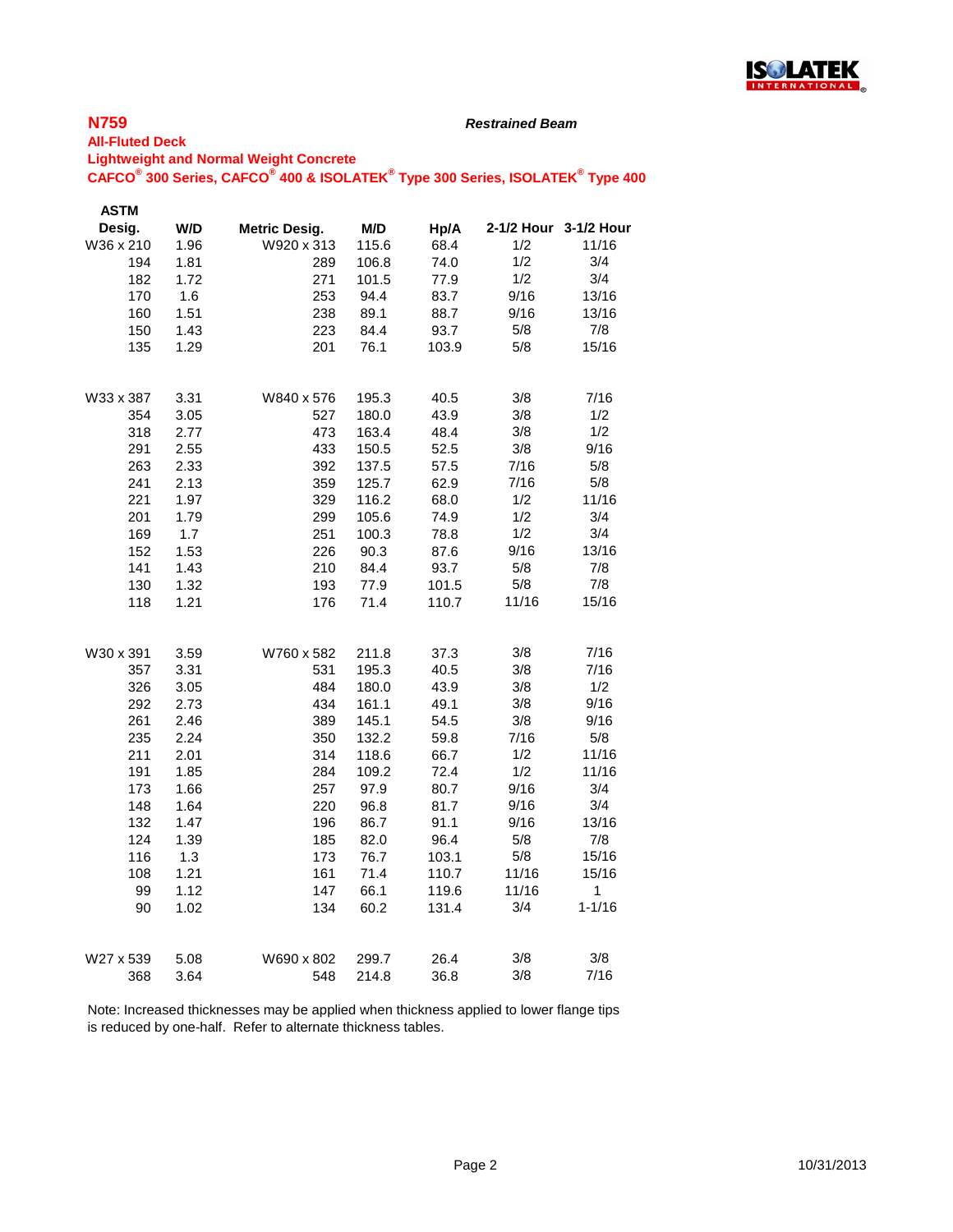

#### *Restrained Beam*

#### **All-Fluted Deck Lightweight and Normal Weight Concrete**

#### **CAFCO® 300 Series, CAFCO® 400 & ISOLATEK® Type 300 Series, ISOLATEK® Type 400**

| <b>ASTM</b> |      |                      |       |       |       |                       |
|-------------|------|----------------------|-------|-------|-------|-----------------------|
| Desig.      | W/D  | <b>Metric Desig.</b> | M/D   | Hp/A  |       | 2-1/2 Hour 3-1/2 Hour |
| W27 x 336   | 3.36 | W690 x 500           | 198.2 | 39.9  | 3/8   | 7/16                  |
| 307         | 3.11 | 457                  | 183.5 | 43.1  | 3/8   | 1/2                   |
| 281         | 2.86 | 418                  | 168.7 | 46.8  | 3/8   | 1/2                   |
| 258         | 2.64 | 384                  | 155.8 | 50.8  | 3/8   | 9/16                  |
| 235         | 2.43 | 350                  | 143.4 | 55.1  | 7/16  | 9/16                  |
| 217         | 2.26 | 323                  | 133.3 | 59.3  | 7/16  | 5/8                   |
| 194         | 2.03 | 289                  | 119.8 | 66.0  | 7/16  | 11/16                 |
| 178         | 1.87 | 265                  | 110.3 | 71.6  | 1/2   | 11/16                 |
| 161         | 1.7  | 240                  | 100.3 | 78.8  | 1/2   | 3/4                   |
| 146         | 1.55 | 217                  | 91.5  | 86.4  | 9/16  | 13/16                 |
| 129         | 1.56 | 192                  | 92.0  | 85.9  | 9/16  | 13/16                 |
| 114         | 1.39 | 170                  | 82.0  | 96.4  | 5/8   | 7/8                   |
| 102         | 1.24 | 152                  | 73.2  | 108.1 | 5/8   | 15/16                 |
| 94          | 1.15 | 140                  | 67.9  | 116.5 | 11/16 | $\mathbf{1}$          |
| 84          | 1.03 | 125                  | 60.8  | 130.1 | 3/4   | $1 - 1/16$            |
|             |      |                      |       |       |       |                       |
| W24 x 370   | 3.98 | W610 x 551           | 234.8 | 33.7  | 3/8   | 3/8                   |
| 335         | 3.66 | 498                  | 215.9 | 36.6  | 3/8   | 7/16                  |
| 306         | 3.37 | 455                  | 198.8 | 39.8  | 3/8   | 7/16                  |
| 279         | 3.11 | 415                  | 183.5 | 43.1  | 3/8   | 1/2                   |
| 250         | 2.81 | 372                  | 165.8 | 47.7  | 3/8   | 1/2                   |
| 229         | 2.6  | 341                  | 153.4 | 51.5  | 3/8   | 9/16                  |
| 207         | 2.36 | 307                  | 139.2 | 56.8  | 7/16  | 5/8                   |
| 192         | 2.2  | 285                  | 129.8 | 60.9  | 7/16  | 5/8                   |
| 176         | 2.03 | 262                  | 119.8 | 66.0  | 7/16  | 11/16                 |
| 162         | 1.88 | 241                  | 110.9 | 71.3  | 1/2   | 11/16                 |
| 146         | 1.7  | 217                  | 100.3 | 78.8  | 1/2   | 3/4                   |
| 131         | 1.54 | 195                  | 90.9  | 87.0  | 9/16  | 13/16                 |
| 117         | 1.38 | 174                  | 81.4  | 97.1  | 5/8   | 7/8                   |
| 104         | 1.24 | 155                  | 73.2  | 108.1 | 5/8   | 15/16                 |
| 103         | 1.4  | 153                  | 82.6  | 95.7  | 5/8   | 7/8                   |
| 94          | 1.28 | 140                  | 75.5  | 104.7 | 5/8   | 15/16                 |
| 84          | 1.15 | 125                  | 67.9  | 116.5 | 11/16 | $\mathbf{1}$          |
| 76          | 1.05 | 113                  | 62.0  | 127.6 | 3/4   | $1 - 1/16$            |
| 68          | 0.94 | 101                  | 55.5  | 142.5 | 3/4   | $1 - 1/8$             |
| 62          | 0.93 | 92                   | 54.9  | 144.1 | 3/4   | $1 - 1/8$             |
| 55          | 0.82 | 82                   | 48.4  | 163.4 | 13/16 | 1-3/16                |
|             |      |                      |       |       |       |                       |
| W21 x 201   | 2.5  | W530 x 300           | 147.5 | 53.6  | 3/8   | 9/16                  |
| 182         | 2.28 | 272                  | 134.5 | 58.8  | 7/16  | 5/8                   |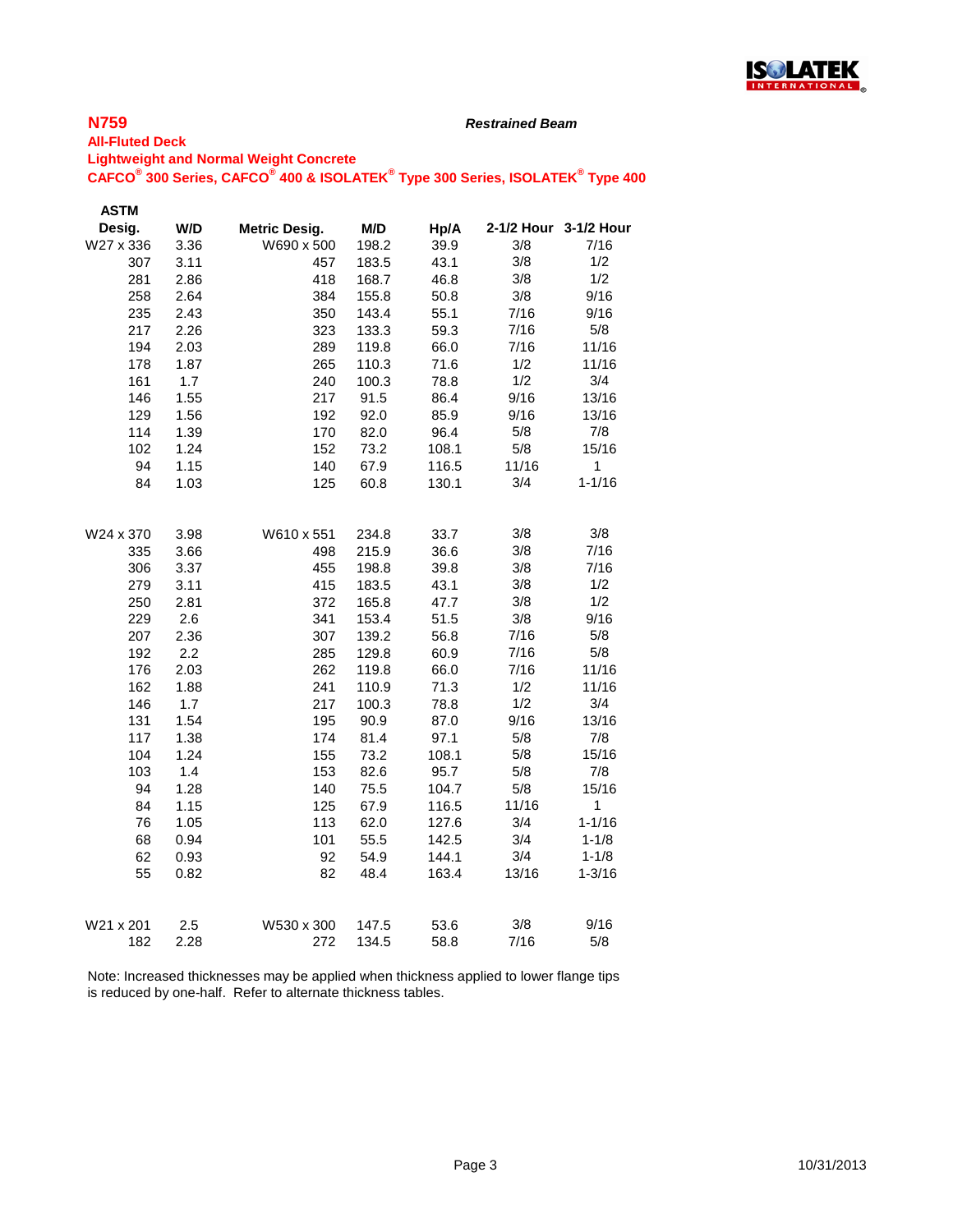

#### *Restrained Beam*

#### **All-Fluted Deck Lightweight and Normal Weight Concrete**

**CAFCO® 300 Series, CAFCO® 400 & ISOLATEK® Type 300 Series, ISOLATEK® Type 400**

| W/D<br><b>Metric Desig.</b><br>M/D<br>2-1/2 Hour 3-1/2 Hour<br>Desig.<br>Hp/A<br>W21 x 166<br>2.09<br>W530 x 248<br>123.3<br>64.1<br>7/16<br>5/8<br>147<br>1/2<br>11/16<br>1.87<br>219<br>110.3<br>71.6<br>9/16<br>3/4<br>132<br>1.68<br>196<br>99.1<br>79.8<br>13/16<br>122<br>1.57<br>182<br>92.6<br>85.3<br>9/16<br>111<br>$5/8$<br>7/8<br>1.43<br>165<br>84.4<br>93.7<br>101<br>150<br>76.7<br>103.1<br>5/8<br>15/16<br>1.3<br>5/8<br>93<br>7/8<br>1.4<br>138<br>82.6<br>95.7<br>83<br>1.26<br>123<br>74.3<br>5/8<br>15/16<br>106.3<br>73<br>1.11<br>109<br>120.7<br>11/16<br>1<br>65.5<br>68<br>1.04<br>101<br>3/4<br>$1 - 1/16$<br>61.4<br>128.8<br>3/4<br>62<br>92<br>56.1<br>$1 - 1/8$<br>0.95<br>141.0<br>57<br>0.95<br>85<br>56.1<br>3/4<br>$1 - 1/8$<br>141.0<br>13/16<br>55<br>0.85<br>82<br>50.2<br>$1 - 3/16$<br>157.6<br>13/16<br>50<br>0.83<br>74<br>49.0<br>161.4<br>$1 - 3/16$<br>72<br>7/8<br>$1 - 1/4$<br>48<br>0.75<br>44.3<br>178.6<br>66<br>44<br>0.74<br>43.7<br>181.1<br>7/8<br>$1 - 1/4$<br>2.46<br>W460 x 260<br>145.1<br>3/8<br>9/16<br>W18 x 175<br>54.5<br>2.24<br>7/16<br>5/8<br>158<br>235<br>132.2<br>59.8<br>7/16<br>11/16<br>143<br>2.05<br>213<br>121.0<br>65.4<br>1/2<br>11/16<br>130<br>1.88<br>193<br>110.9<br>71.3<br>119<br>1.72<br>177<br>101.5<br>77.9<br>1/2<br>3/4<br>106<br>1.55<br>158<br>91.5<br>86.4<br>9/16<br>13/16<br>97<br>1.42<br>144<br>83.8<br>94.4<br>5/8<br>7/8<br>1.27<br>74.9<br>5/8<br>15/16<br>86<br>128<br>105.5<br>76<br>113<br>11/16<br>1<br>1.13<br>66.7<br>118.6<br>15/16<br>1.22<br>11/16<br>71<br>106<br>72.0<br>109.8<br>65<br>1.13<br>97<br>11/16<br>1<br>66.7<br>118.6<br>60<br>1.04<br>89<br>61.4<br>128.8<br>3/4<br>$1 - 1/16$<br>82<br>55<br>0.96<br>56.6<br>139.6<br>3/4<br>$1 - 1/8$<br>74<br>13/16<br>50<br>0.88<br>51.9<br>152.3<br>$1 - 3/16$<br>46<br>68<br>51.3<br>154.0<br>13/16<br>$1 - 3/16$<br>0.87<br>7/8<br>$1 - 1/4$<br>40<br>0.76<br>60<br>44.8<br>176.3<br>15/16<br>$1 - 3/8$<br>35<br>0.67<br>52<br>39.5<br>200.0<br>W16 x 100<br>1.59<br>W410 x 149<br>93.8<br>9/16<br>13/16<br>84.3<br>1.43<br>84.4<br>5/8<br>7/8<br>89<br>132<br>93.7<br>15/16<br>114<br>5/8<br>77<br>1.25<br>73.8<br>107.2<br>11/16<br>67<br>1.09<br>100<br>64.3<br>122.9<br>1<br>11/16<br>1<br>57<br>1.09<br>85<br>64.3<br>122.9<br>$1 - 1/8$<br>3/4<br>50<br>0.96<br>74<br>56.6<br>139.6<br>45<br>13/16<br>$1 - 3/16$<br>0.87<br>67<br>51.3<br>154.0 | <b>ASTM</b> |  |  |  |
|------------------------------------------------------------------------------------------------------------------------------------------------------------------------------------------------------------------------------------------------------------------------------------------------------------------------------------------------------------------------------------------------------------------------------------------------------------------------------------------------------------------------------------------------------------------------------------------------------------------------------------------------------------------------------------------------------------------------------------------------------------------------------------------------------------------------------------------------------------------------------------------------------------------------------------------------------------------------------------------------------------------------------------------------------------------------------------------------------------------------------------------------------------------------------------------------------------------------------------------------------------------------------------------------------------------------------------------------------------------------------------------------------------------------------------------------------------------------------------------------------------------------------------------------------------------------------------------------------------------------------------------------------------------------------------------------------------------------------------------------------------------------------------------------------------------------------------------------------------------------------------------------------------------------------------------------------------------------------------------------------------------------------------------------------------------------------------------------------------------------------------------------------------------------------------------------------------------------------------------------------------------------------------------------------------------------------------------------------------------------------------------------------------------------|-------------|--|--|--|
|                                                                                                                                                                                                                                                                                                                                                                                                                                                                                                                                                                                                                                                                                                                                                                                                                                                                                                                                                                                                                                                                                                                                                                                                                                                                                                                                                                                                                                                                                                                                                                                                                                                                                                                                                                                                                                                                                                                                                                                                                                                                                                                                                                                                                                                                                                                                                                                                                        |             |  |  |  |
|                                                                                                                                                                                                                                                                                                                                                                                                                                                                                                                                                                                                                                                                                                                                                                                                                                                                                                                                                                                                                                                                                                                                                                                                                                                                                                                                                                                                                                                                                                                                                                                                                                                                                                                                                                                                                                                                                                                                                                                                                                                                                                                                                                                                                                                                                                                                                                                                                        |             |  |  |  |
|                                                                                                                                                                                                                                                                                                                                                                                                                                                                                                                                                                                                                                                                                                                                                                                                                                                                                                                                                                                                                                                                                                                                                                                                                                                                                                                                                                                                                                                                                                                                                                                                                                                                                                                                                                                                                                                                                                                                                                                                                                                                                                                                                                                                                                                                                                                                                                                                                        |             |  |  |  |
|                                                                                                                                                                                                                                                                                                                                                                                                                                                                                                                                                                                                                                                                                                                                                                                                                                                                                                                                                                                                                                                                                                                                                                                                                                                                                                                                                                                                                                                                                                                                                                                                                                                                                                                                                                                                                                                                                                                                                                                                                                                                                                                                                                                                                                                                                                                                                                                                                        |             |  |  |  |
|                                                                                                                                                                                                                                                                                                                                                                                                                                                                                                                                                                                                                                                                                                                                                                                                                                                                                                                                                                                                                                                                                                                                                                                                                                                                                                                                                                                                                                                                                                                                                                                                                                                                                                                                                                                                                                                                                                                                                                                                                                                                                                                                                                                                                                                                                                                                                                                                                        |             |  |  |  |
|                                                                                                                                                                                                                                                                                                                                                                                                                                                                                                                                                                                                                                                                                                                                                                                                                                                                                                                                                                                                                                                                                                                                                                                                                                                                                                                                                                                                                                                                                                                                                                                                                                                                                                                                                                                                                                                                                                                                                                                                                                                                                                                                                                                                                                                                                                                                                                                                                        |             |  |  |  |
|                                                                                                                                                                                                                                                                                                                                                                                                                                                                                                                                                                                                                                                                                                                                                                                                                                                                                                                                                                                                                                                                                                                                                                                                                                                                                                                                                                                                                                                                                                                                                                                                                                                                                                                                                                                                                                                                                                                                                                                                                                                                                                                                                                                                                                                                                                                                                                                                                        |             |  |  |  |
|                                                                                                                                                                                                                                                                                                                                                                                                                                                                                                                                                                                                                                                                                                                                                                                                                                                                                                                                                                                                                                                                                                                                                                                                                                                                                                                                                                                                                                                                                                                                                                                                                                                                                                                                                                                                                                                                                                                                                                                                                                                                                                                                                                                                                                                                                                                                                                                                                        |             |  |  |  |
|                                                                                                                                                                                                                                                                                                                                                                                                                                                                                                                                                                                                                                                                                                                                                                                                                                                                                                                                                                                                                                                                                                                                                                                                                                                                                                                                                                                                                                                                                                                                                                                                                                                                                                                                                                                                                                                                                                                                                                                                                                                                                                                                                                                                                                                                                                                                                                                                                        |             |  |  |  |
|                                                                                                                                                                                                                                                                                                                                                                                                                                                                                                                                                                                                                                                                                                                                                                                                                                                                                                                                                                                                                                                                                                                                                                                                                                                                                                                                                                                                                                                                                                                                                                                                                                                                                                                                                                                                                                                                                                                                                                                                                                                                                                                                                                                                                                                                                                                                                                                                                        |             |  |  |  |
|                                                                                                                                                                                                                                                                                                                                                                                                                                                                                                                                                                                                                                                                                                                                                                                                                                                                                                                                                                                                                                                                                                                                                                                                                                                                                                                                                                                                                                                                                                                                                                                                                                                                                                                                                                                                                                                                                                                                                                                                                                                                                                                                                                                                                                                                                                                                                                                                                        |             |  |  |  |
|                                                                                                                                                                                                                                                                                                                                                                                                                                                                                                                                                                                                                                                                                                                                                                                                                                                                                                                                                                                                                                                                                                                                                                                                                                                                                                                                                                                                                                                                                                                                                                                                                                                                                                                                                                                                                                                                                                                                                                                                                                                                                                                                                                                                                                                                                                                                                                                                                        |             |  |  |  |
|                                                                                                                                                                                                                                                                                                                                                                                                                                                                                                                                                                                                                                                                                                                                                                                                                                                                                                                                                                                                                                                                                                                                                                                                                                                                                                                                                                                                                                                                                                                                                                                                                                                                                                                                                                                                                                                                                                                                                                                                                                                                                                                                                                                                                                                                                                                                                                                                                        |             |  |  |  |
|                                                                                                                                                                                                                                                                                                                                                                                                                                                                                                                                                                                                                                                                                                                                                                                                                                                                                                                                                                                                                                                                                                                                                                                                                                                                                                                                                                                                                                                                                                                                                                                                                                                                                                                                                                                                                                                                                                                                                                                                                                                                                                                                                                                                                                                                                                                                                                                                                        |             |  |  |  |
|                                                                                                                                                                                                                                                                                                                                                                                                                                                                                                                                                                                                                                                                                                                                                                                                                                                                                                                                                                                                                                                                                                                                                                                                                                                                                                                                                                                                                                                                                                                                                                                                                                                                                                                                                                                                                                                                                                                                                                                                                                                                                                                                                                                                                                                                                                                                                                                                                        |             |  |  |  |
|                                                                                                                                                                                                                                                                                                                                                                                                                                                                                                                                                                                                                                                                                                                                                                                                                                                                                                                                                                                                                                                                                                                                                                                                                                                                                                                                                                                                                                                                                                                                                                                                                                                                                                                                                                                                                                                                                                                                                                                                                                                                                                                                                                                                                                                                                                                                                                                                                        |             |  |  |  |
|                                                                                                                                                                                                                                                                                                                                                                                                                                                                                                                                                                                                                                                                                                                                                                                                                                                                                                                                                                                                                                                                                                                                                                                                                                                                                                                                                                                                                                                                                                                                                                                                                                                                                                                                                                                                                                                                                                                                                                                                                                                                                                                                                                                                                                                                                                                                                                                                                        |             |  |  |  |
|                                                                                                                                                                                                                                                                                                                                                                                                                                                                                                                                                                                                                                                                                                                                                                                                                                                                                                                                                                                                                                                                                                                                                                                                                                                                                                                                                                                                                                                                                                                                                                                                                                                                                                                                                                                                                                                                                                                                                                                                                                                                                                                                                                                                                                                                                                                                                                                                                        |             |  |  |  |
|                                                                                                                                                                                                                                                                                                                                                                                                                                                                                                                                                                                                                                                                                                                                                                                                                                                                                                                                                                                                                                                                                                                                                                                                                                                                                                                                                                                                                                                                                                                                                                                                                                                                                                                                                                                                                                                                                                                                                                                                                                                                                                                                                                                                                                                                                                                                                                                                                        |             |  |  |  |
|                                                                                                                                                                                                                                                                                                                                                                                                                                                                                                                                                                                                                                                                                                                                                                                                                                                                                                                                                                                                                                                                                                                                                                                                                                                                                                                                                                                                                                                                                                                                                                                                                                                                                                                                                                                                                                                                                                                                                                                                                                                                                                                                                                                                                                                                                                                                                                                                                        |             |  |  |  |
|                                                                                                                                                                                                                                                                                                                                                                                                                                                                                                                                                                                                                                                                                                                                                                                                                                                                                                                                                                                                                                                                                                                                                                                                                                                                                                                                                                                                                                                                                                                                                                                                                                                                                                                                                                                                                                                                                                                                                                                                                                                                                                                                                                                                                                                                                                                                                                                                                        |             |  |  |  |
|                                                                                                                                                                                                                                                                                                                                                                                                                                                                                                                                                                                                                                                                                                                                                                                                                                                                                                                                                                                                                                                                                                                                                                                                                                                                                                                                                                                                                                                                                                                                                                                                                                                                                                                                                                                                                                                                                                                                                                                                                                                                                                                                                                                                                                                                                                                                                                                                                        |             |  |  |  |
|                                                                                                                                                                                                                                                                                                                                                                                                                                                                                                                                                                                                                                                                                                                                                                                                                                                                                                                                                                                                                                                                                                                                                                                                                                                                                                                                                                                                                                                                                                                                                                                                                                                                                                                                                                                                                                                                                                                                                                                                                                                                                                                                                                                                                                                                                                                                                                                                                        |             |  |  |  |
|                                                                                                                                                                                                                                                                                                                                                                                                                                                                                                                                                                                                                                                                                                                                                                                                                                                                                                                                                                                                                                                                                                                                                                                                                                                                                                                                                                                                                                                                                                                                                                                                                                                                                                                                                                                                                                                                                                                                                                                                                                                                                                                                                                                                                                                                                                                                                                                                                        |             |  |  |  |
|                                                                                                                                                                                                                                                                                                                                                                                                                                                                                                                                                                                                                                                                                                                                                                                                                                                                                                                                                                                                                                                                                                                                                                                                                                                                                                                                                                                                                                                                                                                                                                                                                                                                                                                                                                                                                                                                                                                                                                                                                                                                                                                                                                                                                                                                                                                                                                                                                        |             |  |  |  |
|                                                                                                                                                                                                                                                                                                                                                                                                                                                                                                                                                                                                                                                                                                                                                                                                                                                                                                                                                                                                                                                                                                                                                                                                                                                                                                                                                                                                                                                                                                                                                                                                                                                                                                                                                                                                                                                                                                                                                                                                                                                                                                                                                                                                                                                                                                                                                                                                                        |             |  |  |  |
|                                                                                                                                                                                                                                                                                                                                                                                                                                                                                                                                                                                                                                                                                                                                                                                                                                                                                                                                                                                                                                                                                                                                                                                                                                                                                                                                                                                                                                                                                                                                                                                                                                                                                                                                                                                                                                                                                                                                                                                                                                                                                                                                                                                                                                                                                                                                                                                                                        |             |  |  |  |
|                                                                                                                                                                                                                                                                                                                                                                                                                                                                                                                                                                                                                                                                                                                                                                                                                                                                                                                                                                                                                                                                                                                                                                                                                                                                                                                                                                                                                                                                                                                                                                                                                                                                                                                                                                                                                                                                                                                                                                                                                                                                                                                                                                                                                                                                                                                                                                                                                        |             |  |  |  |
|                                                                                                                                                                                                                                                                                                                                                                                                                                                                                                                                                                                                                                                                                                                                                                                                                                                                                                                                                                                                                                                                                                                                                                                                                                                                                                                                                                                                                                                                                                                                                                                                                                                                                                                                                                                                                                                                                                                                                                                                                                                                                                                                                                                                                                                                                                                                                                                                                        |             |  |  |  |
|                                                                                                                                                                                                                                                                                                                                                                                                                                                                                                                                                                                                                                                                                                                                                                                                                                                                                                                                                                                                                                                                                                                                                                                                                                                                                                                                                                                                                                                                                                                                                                                                                                                                                                                                                                                                                                                                                                                                                                                                                                                                                                                                                                                                                                                                                                                                                                                                                        |             |  |  |  |
|                                                                                                                                                                                                                                                                                                                                                                                                                                                                                                                                                                                                                                                                                                                                                                                                                                                                                                                                                                                                                                                                                                                                                                                                                                                                                                                                                                                                                                                                                                                                                                                                                                                                                                                                                                                                                                                                                                                                                                                                                                                                                                                                                                                                                                                                                                                                                                                                                        |             |  |  |  |
|                                                                                                                                                                                                                                                                                                                                                                                                                                                                                                                                                                                                                                                                                                                                                                                                                                                                                                                                                                                                                                                                                                                                                                                                                                                                                                                                                                                                                                                                                                                                                                                                                                                                                                                                                                                                                                                                                                                                                                                                                                                                                                                                                                                                                                                                                                                                                                                                                        |             |  |  |  |
|                                                                                                                                                                                                                                                                                                                                                                                                                                                                                                                                                                                                                                                                                                                                                                                                                                                                                                                                                                                                                                                                                                                                                                                                                                                                                                                                                                                                                                                                                                                                                                                                                                                                                                                                                                                                                                                                                                                                                                                                                                                                                                                                                                                                                                                                                                                                                                                                                        |             |  |  |  |
|                                                                                                                                                                                                                                                                                                                                                                                                                                                                                                                                                                                                                                                                                                                                                                                                                                                                                                                                                                                                                                                                                                                                                                                                                                                                                                                                                                                                                                                                                                                                                                                                                                                                                                                                                                                                                                                                                                                                                                                                                                                                                                                                                                                                                                                                                                                                                                                                                        |             |  |  |  |
|                                                                                                                                                                                                                                                                                                                                                                                                                                                                                                                                                                                                                                                                                                                                                                                                                                                                                                                                                                                                                                                                                                                                                                                                                                                                                                                                                                                                                                                                                                                                                                                                                                                                                                                                                                                                                                                                                                                                                                                                                                                                                                                                                                                                                                                                                                                                                                                                                        |             |  |  |  |
|                                                                                                                                                                                                                                                                                                                                                                                                                                                                                                                                                                                                                                                                                                                                                                                                                                                                                                                                                                                                                                                                                                                                                                                                                                                                                                                                                                                                                                                                                                                                                                                                                                                                                                                                                                                                                                                                                                                                                                                                                                                                                                                                                                                                                                                                                                                                                                                                                        |             |  |  |  |
|                                                                                                                                                                                                                                                                                                                                                                                                                                                                                                                                                                                                                                                                                                                                                                                                                                                                                                                                                                                                                                                                                                                                                                                                                                                                                                                                                                                                                                                                                                                                                                                                                                                                                                                                                                                                                                                                                                                                                                                                                                                                                                                                                                                                                                                                                                                                                                                                                        |             |  |  |  |
|                                                                                                                                                                                                                                                                                                                                                                                                                                                                                                                                                                                                                                                                                                                                                                                                                                                                                                                                                                                                                                                                                                                                                                                                                                                                                                                                                                                                                                                                                                                                                                                                                                                                                                                                                                                                                                                                                                                                                                                                                                                                                                                                                                                                                                                                                                                                                                                                                        |             |  |  |  |
|                                                                                                                                                                                                                                                                                                                                                                                                                                                                                                                                                                                                                                                                                                                                                                                                                                                                                                                                                                                                                                                                                                                                                                                                                                                                                                                                                                                                                                                                                                                                                                                                                                                                                                                                                                                                                                                                                                                                                                                                                                                                                                                                                                                                                                                                                                                                                                                                                        |             |  |  |  |
|                                                                                                                                                                                                                                                                                                                                                                                                                                                                                                                                                                                                                                                                                                                                                                                                                                                                                                                                                                                                                                                                                                                                                                                                                                                                                                                                                                                                                                                                                                                                                                                                                                                                                                                                                                                                                                                                                                                                                                                                                                                                                                                                                                                                                                                                                                                                                                                                                        |             |  |  |  |
|                                                                                                                                                                                                                                                                                                                                                                                                                                                                                                                                                                                                                                                                                                                                                                                                                                                                                                                                                                                                                                                                                                                                                                                                                                                                                                                                                                                                                                                                                                                                                                                                                                                                                                                                                                                                                                                                                                                                                                                                                                                                                                                                                                                                                                                                                                                                                                                                                        |             |  |  |  |
|                                                                                                                                                                                                                                                                                                                                                                                                                                                                                                                                                                                                                                                                                                                                                                                                                                                                                                                                                                                                                                                                                                                                                                                                                                                                                                                                                                                                                                                                                                                                                                                                                                                                                                                                                                                                                                                                                                                                                                                                                                                                                                                                                                                                                                                                                                                                                                                                                        |             |  |  |  |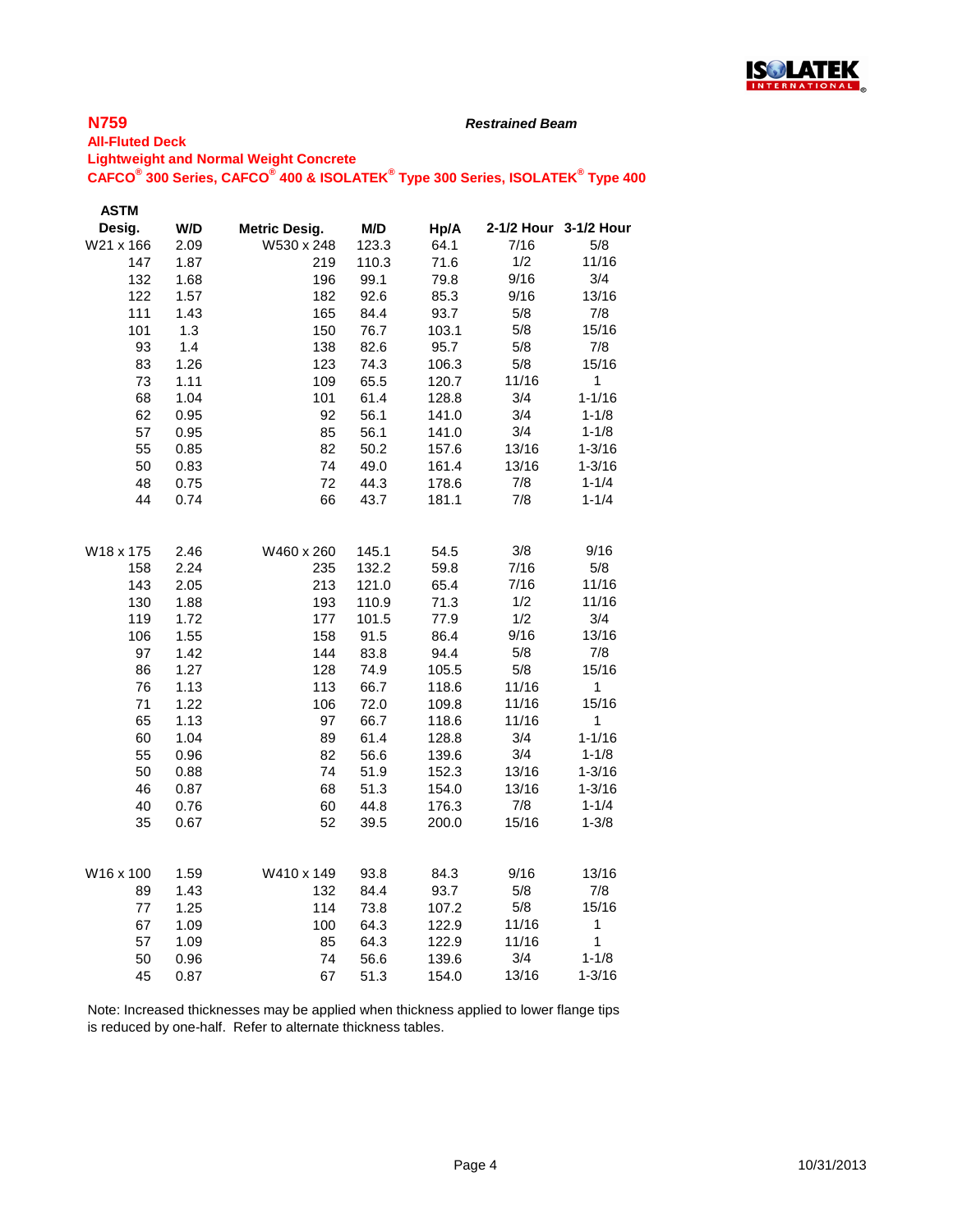

#### *Restrained Beam*

#### **All-Fluted Deck Lightweight and Normal Weight Concrete**

# **CAFCO® 300 Series, CAFCO® 400 & ISOLATEK® Type 300 Series, ISOLATEK® Type 400**

| <b>ASTM</b> |      |               |       |       |              |                       |
|-------------|------|---------------|-------|-------|--------------|-----------------------|
| Desig.      | W/D  | Metric Desig. | M/D   | Hp/A  |              | 2-1/2 Hour 3-1/2 Hour |
| W16 x 40    | 0.78 | W410 x 60     | 46.0  | 171.8 | 7/8          | $1 - 1/4$             |
| 36          | 0.7  | 53            | 41.3  | 191.4 | 15/16        | $1 - 5/16$            |
| 31          | 0.66 | 46            | 38.9  | 203.0 | 15/16        | $1 - 3/8$             |
| 26          | 0.55 | 39            | 32.5  | 243.6 | $\mathbf{1}$ | $1 - 1/2$             |
| W14 x 808   | 8.75 | W360 x 1202   | 516.3 | 15.3  | 3/8          | 3/8                   |
| 730         | 8.08 | 1086          | 476.7 | 16.6  | 3/8          | 3/8                   |
| 665         | 7.49 | 990           | 441.9 | 17.9  | 3/8          | 3/8                   |
| 605         | 6.96 | 900           | 410.6 | 19.3  | 3/8          | 3/8                   |
| 550         | 6.43 | 818           | 379.4 | 20.8  | 3/8          | 3/8                   |
| 500         | 5.95 | 744           | 351.1 | 22.5  | 3/8          | 3/8                   |
| 455         | 5.53 | 677           | 326.3 | 24.2  | 3/8          | 3/8                   |
| 426         | 5.21 | 634           | 307.4 | 25.7  | 3/8          | 3/8                   |
| 398         | 4.93 | 592           | 290.9 | 27.2  | 3/8          | 3/8                   |
| 370         | 4.63 | 551           | 273.2 | 28.9  | 3/8          | 3/8                   |
| 342         | 4.32 | 509           | 254.9 | 31.0  | 3/8          | 3/8                   |
| 311         | 3.98 | 463           | 234.8 | 33.7  | 3/8          | 3/8                   |
| 283         | 3.66 | 421           | 215.9 | 36.6  | 3/8          | 7/16                  |
| 257         | 3.36 | 382           | 198.2 | 39.9  | 3/8          | 7/16                  |
| 233         | 3.08 | 347           | 181.7 | 43.5  | 3/8          | 1/2                   |
| 211         | 2.81 | 314           | 165.8 | 47.7  | 3/8          | 1/2                   |
| 193         | 2.6  | 287           | 153.4 | 51.5  | 3/8          | 9/16                  |
| 176         | 2.38 | 262           | 140.4 | 56.3  | 7/16         | 9/16                  |
| 159         | 2.16 | 237           | 127.4 | 62.0  | 7/16         | 5/8                   |
| 145         | 1.99 | 216           | 117.4 | 67.3  | 1/2          | 11/16                 |
| 132         | 1.89 | 196           | 111.5 | 70.9  | 1/2          | 11/16                 |
| 120         | 1.71 | 179           | 100.9 | 78.4  | 1/2          | 3/4                   |
| 109         | 1.57 | 162           | 92.6  | 85.3  | 9/16         | 13/16                 |
| 99          | 1.43 | 147           | 84.4  | 93.7  | 5/8          | 7/8                   |
| 90          | 1.31 | 134           | 77.3  | 102.3 | 5/8          | 15/16                 |
| 82          | 1.45 | 122           | 85.6  | 92.4  | 9/16         | 7/8                   |
| 74          | 1.32 | 110           | 77.9  | 101.5 | 5/8          | 7/8                   |
| 68          | 1.22 | 101           | 72.0  | 109.8 | 11/16        | 15/16                 |
| 61          | 1.1  | 91            | 64.9  | 121.8 | 11/16        | $\mathbf{1}$          |
| 53          | 1.06 | 79            | 62.5  | 126.4 | 3/4          | $1 - 1/16$            |
| 48          | 0.97 | 72            | 57.2  | 138.1 | 3/4          | $1 - 1/8$             |
| 43          | 0.87 | 64            | 51.3  | 154.0 | 13/16        | $1 - 3/16$            |
| 38          | 0.8  | 57            | 47.2  | 167.5 | 7/8          | $1 - 1/4$             |
| 34          | 0.72 | 51            | 42.5  | 186.1 | 7/8          | $1 - 5/16$            |
| 30          | 0.64 | 45            | 37.8  | 209.3 | 15/16        | $1 - 3/8$             |
| 26          | 0.62 | 39            | 36.6  | 216.1 | 1            | $1 - 3/8$             |
| 22          | 0.53 | 33            | 31.3  | 252.8 | $1 - 1/16$   | $1 - 1/2$             |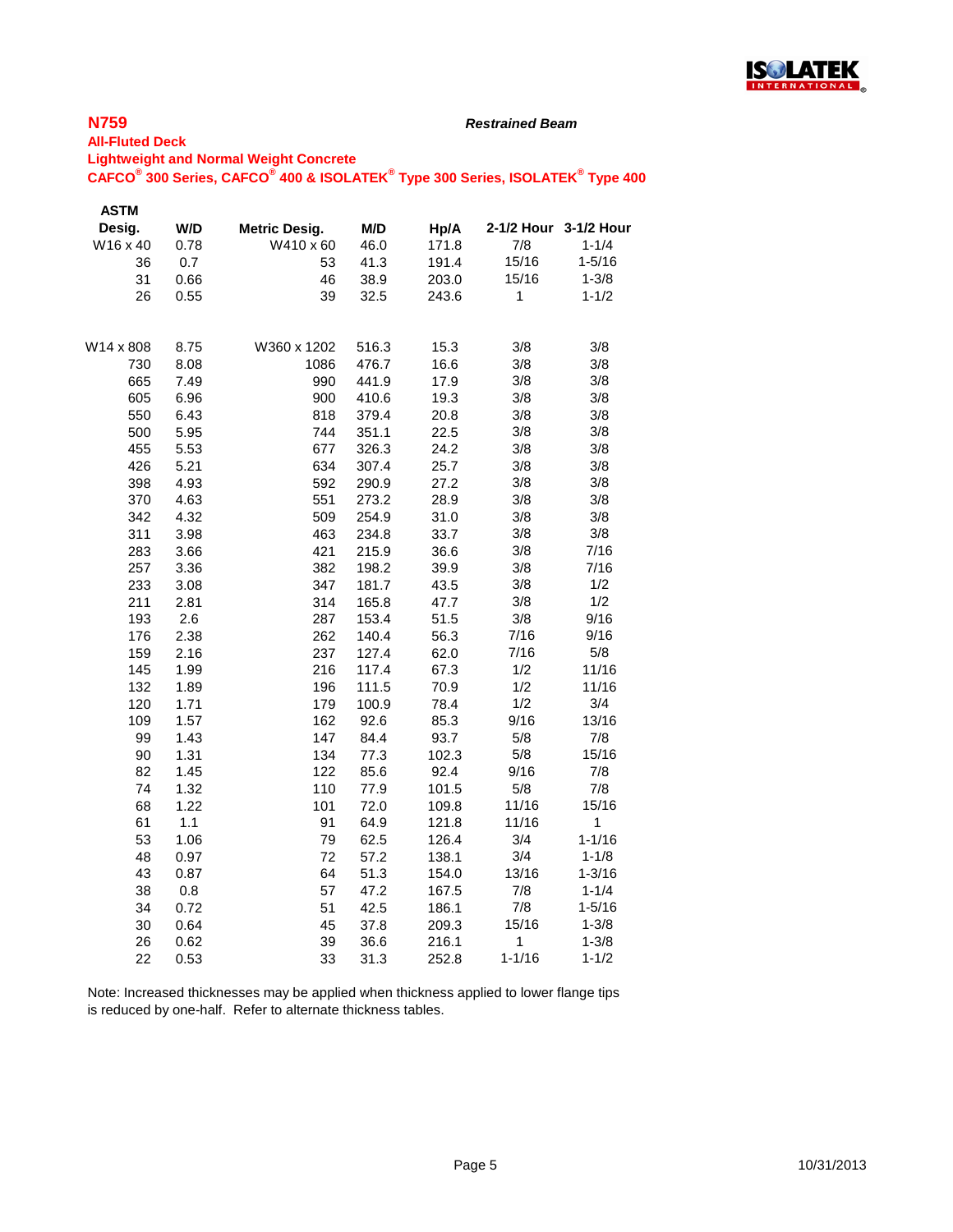

#### *Restrained Beam*

#### **All-Fluted Deck Lightweight and Normal Weight Concrete CAFCO® 300 Series, CAFCO® 400 & ISOLATEK® Type 300 Series, ISOLATEK® Type 400**

| Desig.<br>W/D<br><b>Metric Desig.</b><br>M/D<br>2-1/2 Hour 3-1/2 Hour<br>Hp/A<br>W12 x 336<br>4.85<br>W310 x 500<br>3/8<br>286.2<br>27.6<br>305<br>4.49<br>454<br>264.9<br>29.8<br>3/8 | 3/8<br>3/8 |
|----------------------------------------------------------------------------------------------------------------------------------------------------------------------------------------|------------|
|                                                                                                                                                                                        |            |
|                                                                                                                                                                                        |            |
|                                                                                                                                                                                        |            |
| 3/8<br>3/8<br>279<br>4.19<br>415<br>32.0<br>247.2                                                                                                                                      |            |
| 3/8<br>252<br>3.84<br>375<br>34.9<br>226.6                                                                                                                                             | 7/16       |
| 230<br>3/8<br>3.55<br>342<br>209.5<br>37.7                                                                                                                                             | 7/16       |
| 210<br>313<br>3/8<br>3.27<br>192.9<br>41.0                                                                                                                                             | 7/16       |
| 3/8<br>190<br>3<br>283<br>177.0<br>44.7                                                                                                                                                | 1/2        |
| 170<br>253<br>3/8<br>2.72<br>160.5<br>49.3                                                                                                                                             | 9/16       |
| 152<br>2.45<br>225<br>144.6<br>7/16<br>54.7                                                                                                                                            | 9/16       |
| 136<br>2.23<br>202<br>60.1<br>7/16<br>131.6                                                                                                                                            | 5/8        |
| 120<br>179<br>1/2<br>1.99<br>117.4<br>67.3                                                                                                                                             | 11/16      |
| 1/2<br>106<br>1.77<br>158<br>104.4<br>75.7                                                                                                                                             | 3/4        |
| 9/16<br>96<br>1.61<br>143<br>83.2<br>95.0                                                                                                                                              | 13/16      |
| 87<br>129<br>91.1<br>9/16<br>1.47<br>86.7                                                                                                                                              | 13/16      |
| 79<br>1.34<br>117<br>79.1<br>5/8<br>100.0                                                                                                                                              | 7/8        |
| 72<br>1.23<br>107<br>72.6<br>11/16<br>108.9                                                                                                                                            | 15/16      |
| 65<br>1.11<br>97<br>65.5<br>120.7<br>11/16<br>1                                                                                                                                        |            |
| $\mathbf{1}$<br>58<br>1.1<br>86<br>64.9<br>11/16<br>121.8                                                                                                                              |            |
| 3/4<br>$1 - 1/16$<br>53<br>1.02<br>79<br>60.2<br>131.4                                                                                                                                 |            |
| 3/4<br>50<br>1.06<br>74<br>$1 - 1/16$<br>62.5<br>126.4                                                                                                                                 |            |
| 45<br>67<br>3/4<br>0.97<br>57.2<br>138.1<br>$1 - 1/8$                                                                                                                                  |            |
| 40<br>60<br>50.7<br>13/16<br>$1 - 3/16$<br>0.86<br>155.8                                                                                                                               |            |
| 52<br>35<br>0.81<br>47.8<br>165.4<br>13/16<br>$1 - 3/16$                                                                                                                               |            |
| 45<br>30<br>0.69<br>40.7<br>194.2<br>15/16<br>$1 - 5/16$                                                                                                                               |            |
| 39<br>26<br>0.61<br>36.0<br>219.6<br>1<br>$1 - 7/16$                                                                                                                                   |            |
| 1<br>22<br>33<br>$1 - 3/8$<br>0.62<br>36.6<br>216.1                                                                                                                                    |            |
| 28<br>$1 - 1/16$<br>$1 - 1/2$<br>19<br>0.54<br>31.9<br>248.1                                                                                                                           |            |
| 16<br>24<br>$1 - 1/8$<br>$1 - 5/8$<br>0.45<br>26.6<br>297.7                                                                                                                            |            |
| 14<br>21<br>$1 - 3/16$<br>$1 - 11/16$<br>0.4<br>23.6<br>335.0                                                                                                                          |            |
| 2.17<br>W10 x 112<br>W250 x 167<br>128.0<br>61.7<br>7/16                                                                                                                               | 5/8        |
| 1/2<br>100<br>1.97<br>149<br>116.2<br>68.0                                                                                                                                             | 11/16      |
| 1/2<br>131<br>88<br>1.74<br>102.7<br>77.0                                                                                                                                              | 3/4        |
| 77<br>1.54<br>115<br>9/16<br>90.9<br>87.0                                                                                                                                              | 13/16      |
| 68<br>101<br>5/8<br>1.38<br>81.4<br>97.1                                                                                                                                               | 7/8        |
| 60<br>1.22<br>89<br>11/16<br>72.0<br>109.8                                                                                                                                             | 15/16      |
| 54<br>80<br>$\mathbf{1}$<br>1.11<br>65.5<br>120.7<br>11/16                                                                                                                             |            |
| 49<br>$1 - 1/16$<br>1.01<br>73<br>59.6<br>132.7<br>3/4                                                                                                                                 |            |
| 67<br>3/4<br>$1 - 1/16$<br>45<br>1.06<br>126.4<br>62.5                                                                                                                                 |            |
| 39<br>0.92<br>58<br>13/16<br>$1 - 1/8$<br>54.3<br>145.6                                                                                                                                |            |
| 33<br>49<br>7/8<br>$1 - 1/4$<br>0.78<br>46.0<br>171.8                                                                                                                                  |            |
| 7/8<br>30<br>45<br>$1 - 1/4$<br>0.8<br>47.2<br>167.5                                                                                                                                   |            |